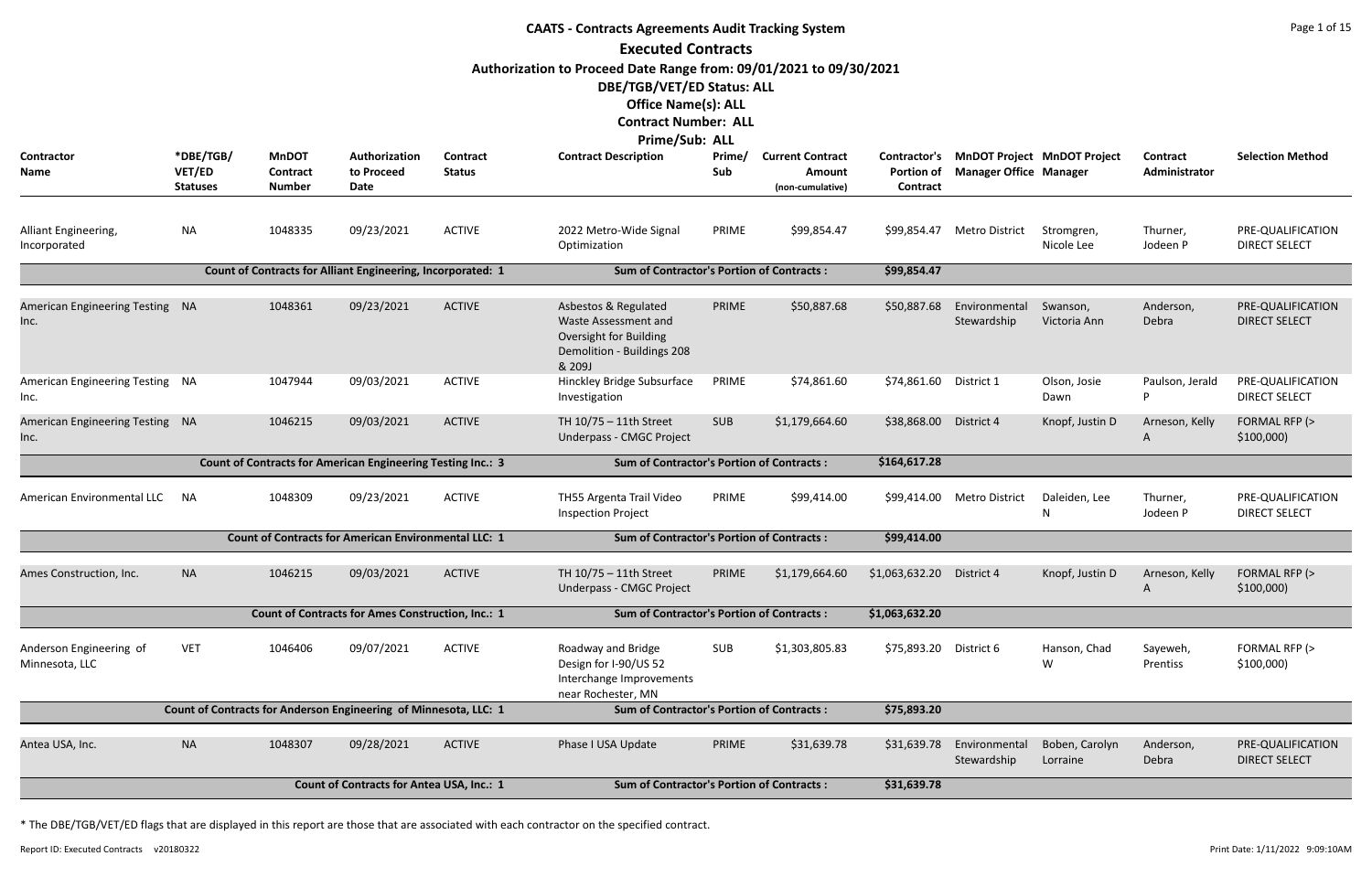|                                       |                                        |                                           |                                                              |                           | <b>CAATS - Contracts Agreements Audit Tracking System</b>                                        |               |                                                       |                                               |                               |                                    |                           | Page 2 of 15                              |
|---------------------------------------|----------------------------------------|-------------------------------------------|--------------------------------------------------------------|---------------------------|--------------------------------------------------------------------------------------------------|---------------|-------------------------------------------------------|-----------------------------------------------|-------------------------------|------------------------------------|---------------------------|-------------------------------------------|
|                                       |                                        |                                           |                                                              |                           | <b>Executed Contracts</b>                                                                        |               |                                                       |                                               |                               |                                    |                           |                                           |
|                                       |                                        |                                           |                                                              |                           | Authorization to Proceed Date Range from: 09/01/2021 to 09/30/2021<br>DBE/TGB/VET/ED Status: ALL |               |                                                       |                                               |                               |                                    |                           |                                           |
|                                       |                                        |                                           |                                                              |                           | <b>Office Name(s): ALL</b>                                                                       |               |                                                       |                                               |                               |                                    |                           |                                           |
|                                       |                                        |                                           |                                                              |                           | <b>Contract Number: ALL</b>                                                                      |               |                                                       |                                               |                               |                                    |                           |                                           |
| Contractor<br>Name                    | *DBE/TGB/<br>VET/ED<br><b>Statuses</b> | <b>MnDOT</b><br>Contract<br><b>Number</b> | Authorization<br>to Proceed<br>Date                          | Contract<br><b>Status</b> | Prime/Sub: ALL<br><b>Contract Description</b>                                                    | Prime/<br>Sub | <b>Current Contract</b><br>Amount<br>(non-cumulative) | Contractor's<br><b>Portion of</b><br>Contract | <b>Manager Office Manager</b> | <b>MnDOT Project MnDOT Project</b> | Contract<br>Administrator | <b>Selection Method</b>                   |
| Autism Society of Minnesota<br>(AUSM) | <b>NA</b>                              | 1048338                                   | 09/17/2021                                                   | <b>CLOSED</b>             | Spectrum Virtual Lunch<br>and Learn                                                              | PRIME         | \$150.00                                              | \$150.00                                      | Equity &<br>Diversity         | Kundan, Gina<br>Lynn Kaur          | Paul, Jason               | <b>ANNUAL PLAN</b><br><b>CONTRACT</b>     |
|                                       |                                        |                                           | Count of Contracts for Autism Society of Minnesota (AUSM): 1 |                           | <b>Sum of Contractor's Portion of Contracts:</b>                                                 |               |                                                       | \$150.00                                      |                               |                                    |                           |                                           |
| Barr Engineering Co.                  | <b>NA</b>                              | 1048343                                   | 09/23/2021                                                   | <b>ACTIVE</b>             | <b>Remer Response Action</b><br><b>Plan and Construction</b><br>Monitoring                       | PRIME         | \$95,947.13                                           | \$95,947.13                                   | Environmental<br>Stewardship  | Berger, John T                     | Anderson,<br>Debra        | PRE-QUALIFICATION<br><b>DIRECT SELECT</b> |
| Barr Engineering Co.                  | <b>NA</b>                              | 1048306                                   | 09/17/2021                                                   | <b>ACTIVE</b>             | Goodhue Roundabout<br>Phase I ESA and Phase II<br>Investigation                                  | PRIME         | \$68,511.92                                           | \$68,511.92                                   | Environmental<br>Stewardship  | Ustipak, Kelsi<br>Rae              | Anderson,<br>Debra        | PRE-QUALIFICATION<br><b>DIRECT SELECT</b> |
|                                       |                                        |                                           | <b>Count of Contracts for Barr Engineering Co.: 2</b>        |                           | <b>Sum of Contractor's Portion of Contracts:</b>                                                 |               |                                                       | \$164,459.05                                  |                               |                                    |                           |                                           |
| Bay West, LLC                         | <b>NA</b>                              | 1048319                                   | 09/30/2021                                                   | <b>ACTIVE</b>             | <b>Emergency Maintenance</b><br>Contract - Contaminated<br>Materials                             | <b>SUB</b>    | \$99,976.40                                           | \$18,000.80                                   | Environmental<br>Stewardship  | Boock, Alyssa                      | Anderson,<br>Debra        | PRE-QUALIFICATION<br><b>DIRECT SELECT</b> |
|                                       |                                        |                                           | <b>Count of Contracts for Bay West, LLC: 1</b>               |                           | <b>Sum of Contractor's Portion of Contracts:</b>                                                 |               |                                                       | \$18,000.80                                   |                               |                                    |                           |                                           |
| Bohnsack Law Office, L.L.C.           | ΝA                                     | 1048187                                   | 09/24/2021                                                   | <b>ACTIVE</b>             | Research and prepare<br>approximately 44 titles in<br>Wadena County                              | PRIME         | \$24,000.00                                           | \$24,000.00                                   | Land<br>Management            | Anderson<br>Bultema,               | Johnson,<br>Ambur L.      | PRE-QUALIFICATION<br><b>DIRECT SELECT</b> |
|                                       |                                        |                                           | Count of Contracts for Bohnsack Law Office, L.L.C.: 1        |                           | <b>Sum of Contractor's Portion of Contracts:</b>                                                 |               |                                                       | \$24,000.00                                   |                               |                                    |                           |                                           |
| Bolton & Menk, Inc.                   | <b>NA</b>                              | 1048538                                   | 09/30/2021                                                   | <b>ACTIVE</b>             | MnROAD 2022<br><b>Construction Plans</b>                                                         | PRIME         | \$24,698.28                                           | \$24,698.28                                   | Materials &<br>Road Research  | Worel,<br>Benjamin                 | Peszynski,<br>Nicole      | PRE-QUALIFICATION<br><b>DIRECT SELECT</b> |
| Bolton & Menk, Inc.                   | <b>NA</b>                              | 1047697                                   | 09/03/2021                                                   | <b>ACTIVE</b>             | Saint Paul I-94/I-35E<br><b>Downtown Commons</b><br><b>Stakeholder Coordination</b>              | PRIME         | \$99,489.46                                           | \$99,489.46                                   | <b>Metro District</b>         | Austin, Lisa<br>Marie              | Hebert, Joshua<br>Phillip | PRE-QUALIFICATION<br><b>DIRECT SELECT</b> |
|                                       |                                        |                                           | Count of Contracts for Bolton & Menk, Inc.: 2                |                           | <b>Sum of Contractor's Portion of Contracts:</b>                                                 |               |                                                       | \$124,187.74                                  |                               |                                    |                           |                                           |
| <b>Braun Intertec Corporation</b>     | <b>NA</b>                              | 1048583                                   | 09/30/2021                                                   | <b>ACTIVE</b>             | <b>Asbestos Abatement</b><br>Oversight - Oakdale SOGN<br><b>Restroom Work Areas A</b><br>and B   | PRIME         | \$8,774.20                                            | \$8,774.20                                    | Environmental<br>Stewardship  | Neisse, Jeffrey<br>Michael         | Anderson,<br>Debra        | PRE-QUALIFICATION<br><b>DIRECT SELECT</b> |
| <b>Braun Intertec Corporation</b>     | <b>NA</b>                              | 1047801                                   | 09/30/2021                                                   | <b>ACTIVE</b>             | Piezometer Drilling                                                                              | PRIME         | \$64,897.00                                           | \$64,897.00 District 8                        |                               | Mortensen,<br>Ronald R             | Weller, Derek<br>Randall  | PRE-QUALIFICATION<br><b>DIRECT SELECT</b> |

Report ID: Executed Contracts v20180322 9:09:10AM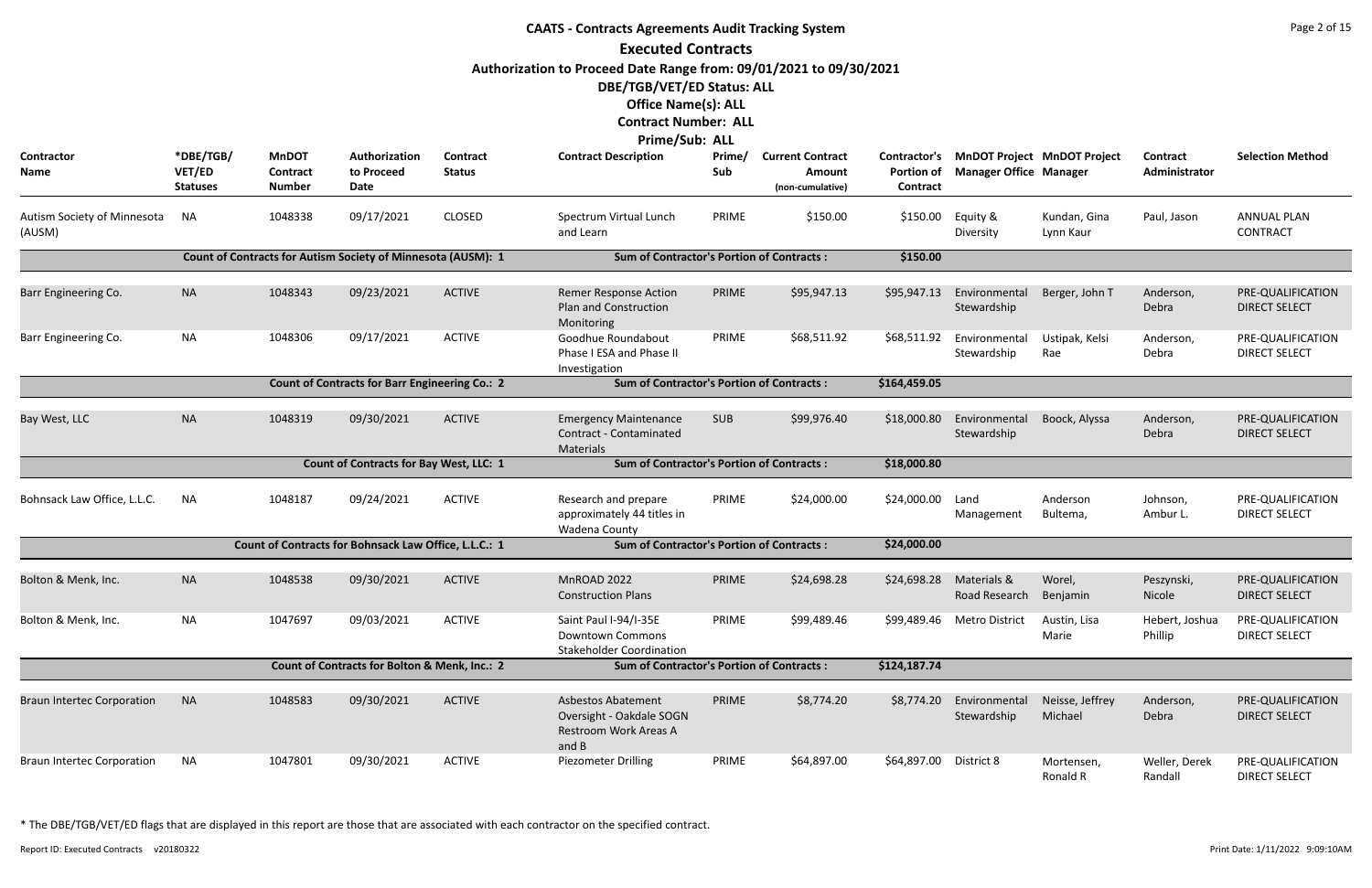|                                                   |                                        |                                                                   |                                                   |                                  | <b>CAATS - Contracts Agreements Audit Tracking System</b>                                                                                                                                         |               |                                                              |                               |                               |                                          |                                  | Page 3 of 15                                      |
|---------------------------------------------------|----------------------------------------|-------------------------------------------------------------------|---------------------------------------------------|----------------------------------|---------------------------------------------------------------------------------------------------------------------------------------------------------------------------------------------------|---------------|--------------------------------------------------------------|-------------------------------|-------------------------------|------------------------------------------|----------------------------------|---------------------------------------------------|
|                                                   |                                        |                                                                   |                                                   |                                  | <b>Executed Contracts</b>                                                                                                                                                                         |               |                                                              |                               |                               |                                          |                                  |                                                   |
|                                                   |                                        |                                                                   |                                                   |                                  | Authorization to Proceed Date Range from: 09/01/2021 to 09/30/2021<br>DBE/TGB/VET/ED Status: ALL<br><b>Office Name(s): ALL</b><br><b>Contract Number: ALL</b><br>Prime/Sub: ALL                   |               |                                                              |                               |                               |                                          |                                  |                                                   |
| <b>Contractor</b><br><b>Name</b>                  | *DBE/TGB/<br>VET/ED<br><b>Statuses</b> | <b>MnDOT</b><br><b>Contract</b><br><b>Number</b>                  | Authorization<br>to Proceed<br>Date               | <b>Contract</b><br><b>Status</b> | <b>Contract Description</b>                                                                                                                                                                       | Prime/<br>Sub | <b>Current Contract</b><br><b>Amount</b><br>(non-cumulative) | <b>Portion of</b><br>Contract | <b>Manager Office Manager</b> | Contractor's MnDOT Project MnDOT Project | <b>Contract</b><br>Administrator | <b>Selection Method</b>                           |
| <b>Braun Intertec Corporation</b>                 | <b>NA</b>                              | 1046406                                                           | 09/07/2021                                        | <b>ACTIVE</b>                    | Roadway and Bridge<br>Design for I-90/US 52<br>Interchange Improvements<br>near Rochester, MN                                                                                                     | <b>SUB</b>    | \$1,303,805.83                                               | \$28,832.00                   | District 6                    | Hanson, Chad<br>W                        | Sayeweh,<br>Prentiss             | FORMAL RFP (><br>$$100,000$ )                     |
| <b>Braun Intertec Corporation</b>                 | <b>NA</b>                              | 1046705                                                           | 09/03/2021                                        | <b>ACTIVE</b>                    | TH 10/75 11th Street<br><b>Underpass Moorhead:</b><br>Phase I ESA Update, Phase<br>I ESA AAI, Phase II Drilling<br>Investigations, Regulatory<br>Assistance, and<br><b>Construction Oversight</b> | PRIME         | \$1,096,815.00                                               | \$803,980.00                  | Environmental<br>Stewardship  | Waters,<br>Michelle L                    | Anderson,<br>Debra               | FORMAL RFP (><br>\$100,000)                       |
|                                                   |                                        | <b>Count of Contracts for Braun Intertec Corporation: 4</b>       |                                                   |                                  | <b>Sum of Contractor's Portion of Contracts:</b>                                                                                                                                                  |               |                                                              | \$906,483.20                  |                               |                                          |                                  |                                                   |
| Brian Johnson dba Sunrise<br><b>Title Service</b> | <b>NA</b>                              | 1048318                                                           | 09/30/2021                                        | <b>ACTIVE</b>                    | Transfer Property to the<br>Grand Portage Band of<br>Chippewa                                                                                                                                     | PRIME         | \$20,000.00                                                  | \$20,000.00                   | District 1                    | Hinzmann Jr,<br>John Joseph              | Paulson, Jerald<br>P             | PRE-QUALIFICATION<br><b>DIRECT SELECT</b>         |
|                                                   |                                        | Count of Contracts for Brian Johnson dba Sunrise Title Service: 1 |                                                   |                                  | <b>Sum of Contractor's Portion of Contracts:</b>                                                                                                                                                  |               |                                                              | \$20,000.00                   |                               |                                          |                                  |                                                   |
| <b>Carver County</b>                              | <b>NA</b>                              | 1028104W06 09/21/2021                                             |                                                   | <b>ACTIVE</b>                    | MnDOT share of Cologne<br>Area Transportation Plan                                                                                                                                                | PRIME         | \$75,000.00                                                  | \$75,000.00                   | <b>Metro District</b>         | Mire,<br>Mohamoud                        | Kamprath,<br>Augustine           | <b>MASTER</b><br>PARTNERSHIP WORK<br><b>ORDER</b> |
|                                                   |                                        |                                                                   | <b>Count of Contracts for Carver County: 1</b>    |                                  | <b>Sum of Contractor's Portion of Contracts:</b>                                                                                                                                                  |               |                                                              | \$75,000.00                   |                               |                                          |                                  |                                                   |
| Corson Law Offices, LLC                           | <b>NA</b>                              | 1048183                                                           | 09/24/2021                                        | <b>ACTIVE</b>                    | Research and prepare<br>approximately 52 titles in<br><b>Hubbard County</b>                                                                                                                       | PRIME         | \$29,000.00                                                  | \$29,000.00                   | Land<br>Management            | Anderson<br>Bultema,                     | Johnson,<br>Ambur L.             | PRE-QUALIFICATION<br><b>DIRECT SELECT</b>         |
|                                                   |                                        |                                                                   | Count of Contracts for Corson Law Offices, LLC: 1 |                                  | <b>Sum of Contractor's Portion of Contracts:</b>                                                                                                                                                  |               |                                                              | \$29,000.00                   |                               |                                          |                                  |                                                   |
| Crookston City                                    | <b>NA</b>                              | 1045213                                                           | 09/07/2021                                        | <b>ACTIVE</b>                    | Joint Powers Agreement<br>with the City of Crookston<br>for a Corridor Study.                                                                                                                     | PRIME         | \$204,570.45                                                 | \$0.00                        | District 2                    | Upgren,<br>Matthew                       | Pence, Donna<br>Mae Snobl        | <b>JOINT POWER</b>                                |
|                                                   |                                        |                                                                   | <b>Count of Contracts for Crookston City: 1</b>   |                                  | <b>Sum of Contractor's Portion of Contracts:</b>                                                                                                                                                  |               |                                                              | \$0.00                        |                               |                                          |                                  |                                                   |
| CTC & Associates, LLC                             | <b>NA</b>                              | 1048015                                                           | 09/13/2021                                        | <b>ACTIVE</b>                    | FY2022-24 Technology<br>Transfer (T2) Material<br>Development                                                                                                                                     | PRIME         | \$99,995.61                                                  | \$99,995.61                   | Research and<br>Innovation    | Sindt, Matthew<br>George                 | Brand, Melissa<br>Marie          | PRE-QUALIFICATION<br><b>DIRECT SELECT</b>         |
|                                                   |                                        |                                                                   | Count of Contracts for CTC & Associates, LLC: 1   |                                  | <b>Sum of Contractor's Portion of Contracts:</b>                                                                                                                                                  |               |                                                              | \$99,995.61                   |                               |                                          |                                  |                                                   |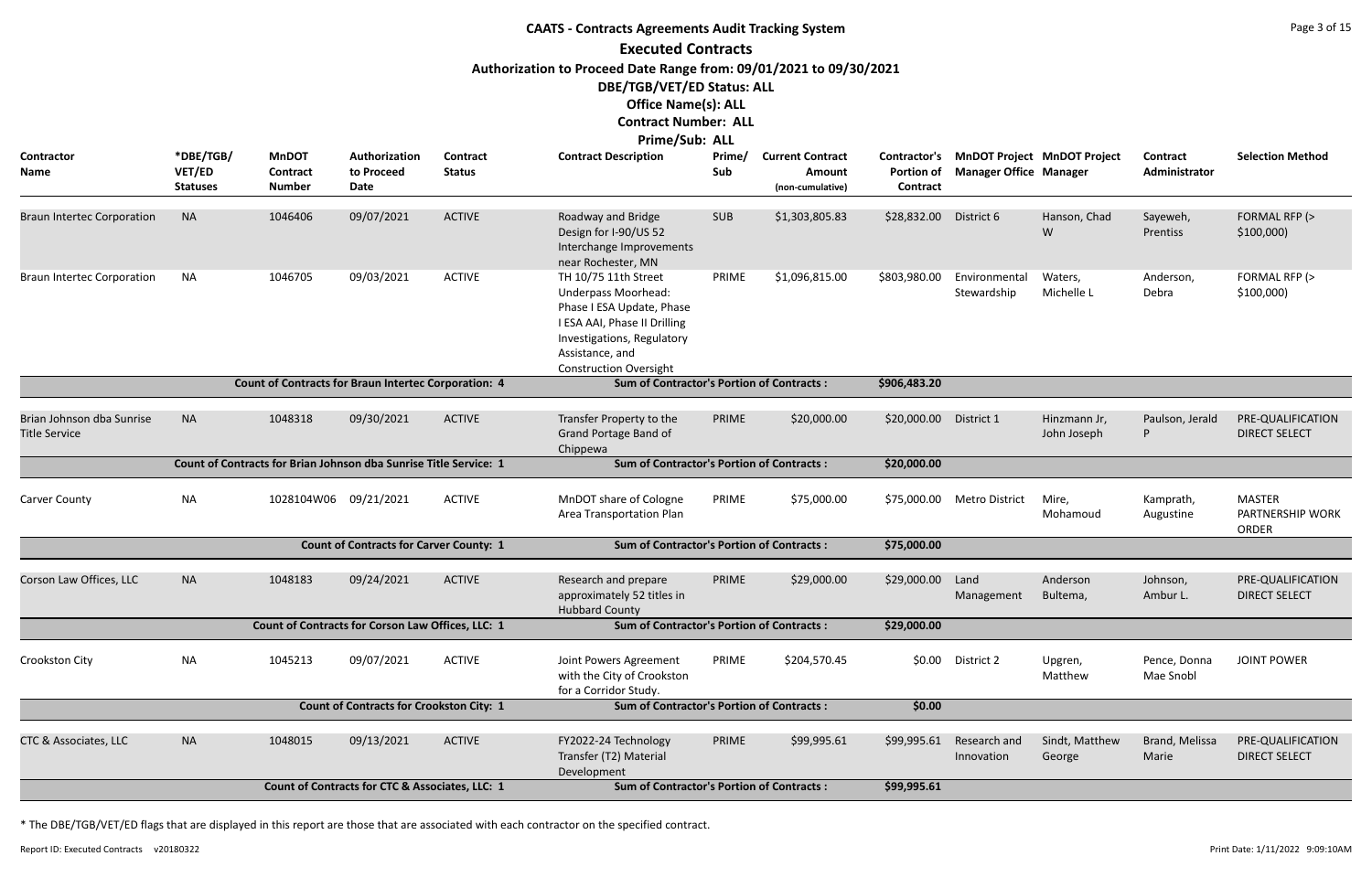|                                                         |                                        |                                           |                                                                        |                                  | <b>CAATS - Contracts Agreements Audit Tracking System</b>                                                                                                                                         |               |                                                       |                               |                                                                           |                                |                             | Page 4 of 15                              |
|---------------------------------------------------------|----------------------------------------|-------------------------------------------|------------------------------------------------------------------------|----------------------------------|---------------------------------------------------------------------------------------------------------------------------------------------------------------------------------------------------|---------------|-------------------------------------------------------|-------------------------------|---------------------------------------------------------------------------|--------------------------------|-----------------------------|-------------------------------------------|
|                                                         |                                        |                                           |                                                                        |                                  | <b>Executed Contracts</b>                                                                                                                                                                         |               |                                                       |                               |                                                                           |                                |                             |                                           |
|                                                         |                                        |                                           |                                                                        |                                  | Authorization to Proceed Date Range from: 09/01/2021 to 09/30/2021                                                                                                                                |               |                                                       |                               |                                                                           |                                |                             |                                           |
|                                                         |                                        |                                           |                                                                        |                                  | DBE/TGB/VET/ED Status: ALL                                                                                                                                                                        |               |                                                       |                               |                                                                           |                                |                             |                                           |
|                                                         |                                        |                                           |                                                                        |                                  | <b>Office Name(s): ALL</b>                                                                                                                                                                        |               |                                                       |                               |                                                                           |                                |                             |                                           |
|                                                         |                                        |                                           |                                                                        |                                  | <b>Contract Number: ALL</b>                                                                                                                                                                       |               |                                                       |                               |                                                                           |                                |                             |                                           |
|                                                         |                                        |                                           |                                                                        |                                  | Prime/Sub: ALL                                                                                                                                                                                    |               |                                                       |                               |                                                                           |                                |                             |                                           |
| Contractor<br>Name                                      | *DBE/TGB/<br>VET/ED<br><b>Statuses</b> | <b>MnDOT</b><br>Contract<br><b>Number</b> | Authorization<br>to Proceed<br>Date                                    | <b>Contract</b><br><b>Status</b> | <b>Contract Description</b>                                                                                                                                                                       | Prime/<br>Sub | <b>Current Contract</b><br>Amount<br>(non-cumulative) | <b>Portion of</b><br>Contract | Contractor's MnDOT Project MnDOT Project<br><b>Manager Office Manager</b> |                                | Contract<br>Administrator   | <b>Selection Method</b>                   |
| Dakota Technologies, Inc.                               | <b>NA</b>                              | 1046705                                   | 09/03/2021                                                             | <b>ACTIVE</b>                    | TH 10/75 11th Street<br><b>Underpass Moorhead:</b><br>Phase I ESA Update, Phase<br>I ESA AAI, Phase II Drilling<br>Investigations, Regulatory<br>Assistance, and<br><b>Construction Oversight</b> | SUB           | \$1,096,815.00                                        |                               | Environmental<br>Stewardship                                              | Waters,<br>Michelle L          | Anderson,<br>Debra          | FORMAL RFP (><br>\$100,000                |
|                                                         |                                        |                                           | Count of Contracts for Dakota Technologies, Inc.: 1                    |                                  | <b>Sum of Contractor's Portion of Contracts:</b>                                                                                                                                                  |               |                                                       |                               |                                                                           |                                |                             |                                           |
| DKJ Appraisal, LLC                                      | <b>NA</b>                              | 1048024                                   | 09/02/2021                                                             | <b>ACTIVE</b>                    | Real Estate Appraisal -<br>Condemnation                                                                                                                                                           | PRIME         | \$7,200.00                                            | \$7,200.00                    | Land<br>Management                                                        | Lambert,<br><b>Ronald Paul</b> | Wong, Dennis                | SINGLE SOURCE                             |
|                                                         |                                        |                                           | Count of Contracts for DKJ Appraisal, LLC: 1                           |                                  | <b>Sum of Contractor's Portion of Contracts:</b>                                                                                                                                                  |               |                                                       | \$7,200.00                    |                                                                           |                                |                             |                                           |
| DOT Quality Services, Inc.                              | NA                                     | 1046172                                   | 09/07/2021                                                             | <b>ACTIVE</b>                    | <b>Quality Assurance Audit</b><br>Program                                                                                                                                                         | PRIME         | \$498,194.47                                          | \$498,194.47                  | <b>Bridges</b>                                                            | Karras, Richard<br>John        | Johnson, Terri<br>Jean      | FORMAL RFP (><br>\$100,000                |
|                                                         |                                        |                                           | Count of Contracts for DOT Quality Services, Inc.: 1                   |                                  | <b>Sum of Contractor's Portion of Contracts:</b>                                                                                                                                                  |               |                                                       | \$498,194.47                  |                                                                           |                                |                             |                                           |
|                                                         |                                        |                                           |                                                                        |                                  |                                                                                                                                                                                                   |               |                                                       |                               |                                                                           |                                |                             |                                           |
| <b>East Central Regional</b><br>Development Commission  | <b>NA</b>                              | 1047734                                   | 09/01/2021                                                             | <b>ACTIVE</b>                    | Veterans Evergreen<br>Memorial and Lake Mille<br>Lacs Scenic Byways CMP<br>Update                                                                                                                 | PRIME         | \$18,000.00                                           | \$18,000.00                   | Environmental Slagle, Holly<br>Stewardship Marie                          |                                | Friberg,<br>Michael         | SINGLE SOURCE                             |
|                                                         |                                        |                                           | Count of Contracts for East Central Regional Development Commission: 1 |                                  | <b>Sum of Contractor's Portion of Contracts:</b>                                                                                                                                                  |               |                                                       | \$18,000.00                   |                                                                           |                                |                             |                                           |
| <b>Engineering Partners</b><br><b>International LLC</b> | <b>NA</b>                              | 1046215                                   | 09/03/2021                                                             | <b>ACTIVE</b>                    | TH 10/75 - 11th Street<br>Underpass - CMGC Project                                                                                                                                                | SUB           | \$1,179,664.60                                        | \$77,164.40 District 4        |                                                                           | Knopf, Justin D                | Arneson, Kelly<br>A         | FORMAL RFP (><br>\$100,000                |
|                                                         |                                        |                                           | Count of Contracts for Engineering Partners International LLC: 1       |                                  | <b>Sum of Contractor's Portion of Contracts:</b>                                                                                                                                                  |               |                                                       | \$77,164.40                   |                                                                           |                                |                             |                                           |
| FIELD DAY RESOURCES, LLC                                | DBE/TGB                                | 1046370                                   | 09/08/2021                                                             | <b>ACTIVE</b>                    | Swan River Roundabout<br>and TH 2 Reclaim                                                                                                                                                         | SUB           | \$665,410.20                                          | \$132,563.60 District 1       |                                                                           | Costley, Randy                 | Paulson, Jerald<br><b>D</b> | PRE-QUALIFICATION<br>ANNOUNCEMENT         |
|                                                         |                                        |                                           | Count of Contracts for FIELD DAY RESOURCES, LLC: 1                     |                                  | <b>Sum of Contractor's Portion of Contracts:</b>                                                                                                                                                  |               |                                                       | \$132,563.60                  |                                                                           |                                |                             |                                           |
| Florin Cultural Resource<br>Services, LLC               | <b>NA</b>                              | 1048253                                   | 09/23/2021                                                             | <b>ACTIVE</b>                    | Phase I and II<br>Archaeological Services -<br>Elm Creek Rest Area<br>Improvements                                                                                                                | PRIME         | \$99,870.80                                           | \$99,870.80                   | Environmental<br>Stewardship                                              | Tumberg, Tim A                 | Wong, Dennis                | PRE-QUALIFICATION<br><b>DIRECT SELECT</b> |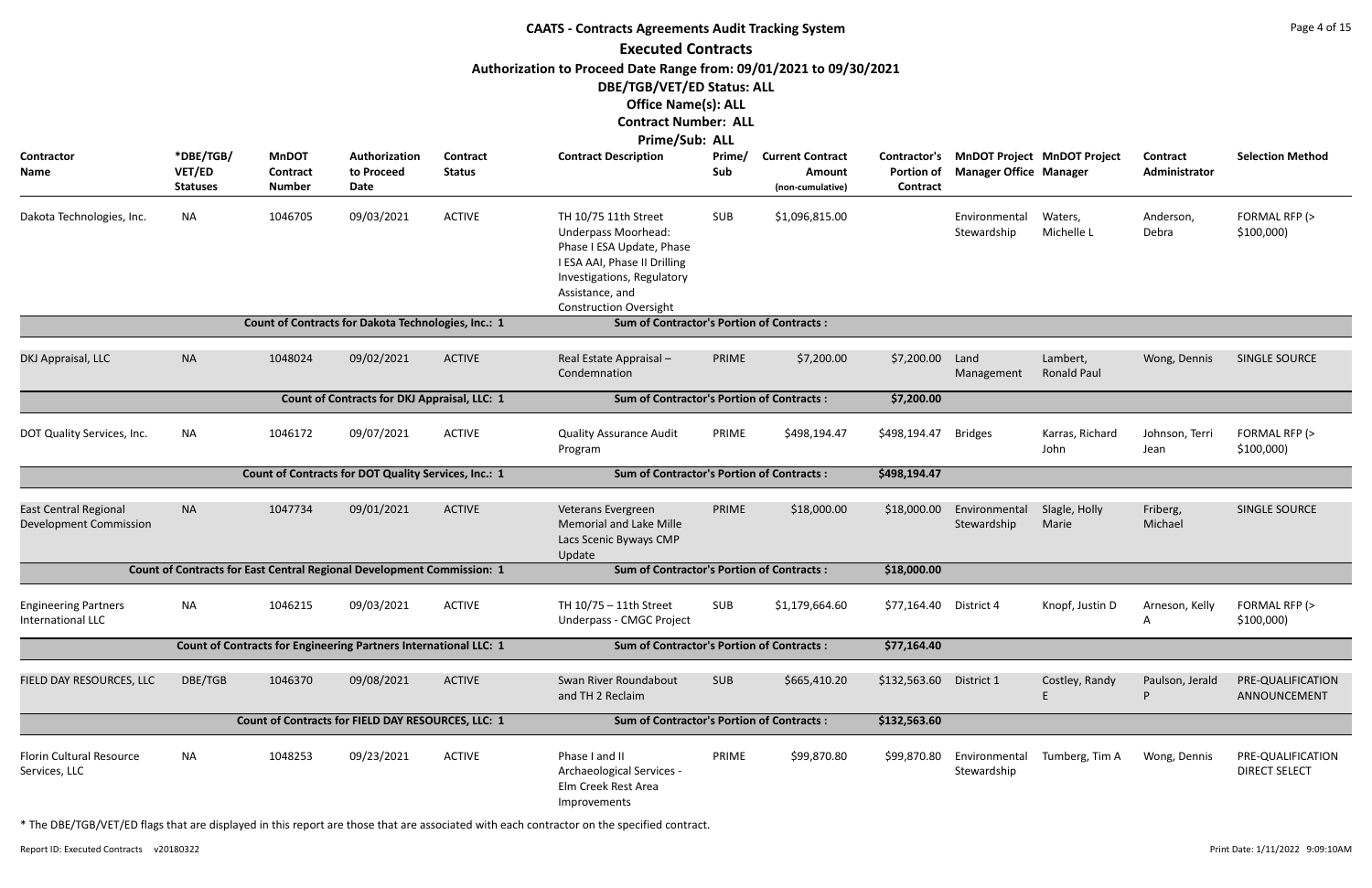|                                                             |                                        |                                                                         |                                                  |                                  | <b>CAATS - Contracts Agreements Audit Tracking System</b>                                                                                                                       |               |                                                       |                                                      |                                                   |                                    |                           | Page 5 of 15                                |
|-------------------------------------------------------------|----------------------------------------|-------------------------------------------------------------------------|--------------------------------------------------|----------------------------------|---------------------------------------------------------------------------------------------------------------------------------------------------------------------------------|---------------|-------------------------------------------------------|------------------------------------------------------|---------------------------------------------------|------------------------------------|---------------------------|---------------------------------------------|
|                                                             |                                        |                                                                         |                                                  |                                  | <b>Executed Contracts</b>                                                                                                                                                       |               |                                                       |                                                      |                                                   |                                    |                           |                                             |
|                                                             |                                        |                                                                         |                                                  |                                  | Authorization to Proceed Date Range from: 09/01/2021 to 09/30/2021<br>DBE/TGB/VET/ED Status: ALL<br><b>Office Name(s): ALL</b><br><b>Contract Number: ALL</b><br>Prime/Sub: ALL |               |                                                       |                                                      |                                                   |                                    |                           |                                             |
| Contractor<br>Name                                          | *DBE/TGB/<br>VET/ED<br><b>Statuses</b> | <b>MnDOT</b><br>Contract<br><b>Number</b>                               | Authorization<br>to Proceed<br>Date              | <b>Contract</b><br><b>Status</b> | <b>Contract Description</b>                                                                                                                                                     | Prime/<br>Sub | <b>Current Contract</b><br>Amount<br>(non-cumulative) | <b>Contractor's</b><br><b>Portion of</b><br>Contract | <b>Manager Office Manager</b>                     | <b>MnDOT Project MnDOT Project</b> | Contract<br>Administrator | <b>Selection Method</b>                     |
| <b>Florin Cultural Resource</b><br>Services, LLC            | <b>NA</b>                              | 1047827                                                                 | 09/13/2021                                       | <b>ACTIVE</b>                    | <b>Grant County CSAH 10</b><br><b>Archaeological Monitoring</b>                                                                                                                 | PRIME         | \$49,526.70                                           | \$49,526.70                                          | Environmental<br>Stewardship                      | Foss, Jacob<br>Edward              | Wong, Dennis              | PRE-QUALIFICATION<br><b>DIRECT SELECT</b>   |
| Florin Cultural Resource<br>Services, LLC                   | <b>NA</b>                              | 1048026                                                                 | 09/03/2021                                       | <b>ACTIVE</b>                    | Phase I and Possible Phase<br>II Archaeological<br>investigation of TH 108<br>upgrades                                                                                          | PRIME         | \$99,917.62                                           | \$99,917.62                                          | <b>Tribal Affairs</b>                             | Martin, Teresa<br>Mary Halloran    | Wong, Dennis              | PRE-QUALIFICATION<br><b>DIRECT SELECT</b>   |
|                                                             |                                        | <b>Count of Contracts for Florin Cultural Resource Services, LLC: 3</b> |                                                  |                                  | <b>Sum of Contractor's Portion of Contracts:</b>                                                                                                                                |               |                                                       | \$249,315.12                                         |                                                   |                                    |                           |                                             |
| Gemini Research                                             | DBE/TGB                                | 1048121                                                                 | 09/30/2021                                       | <b>ACTIVE</b>                    | Phase III Cultural<br>Resources Work - TH 10<br>Downtown Moorhead<br><b>Railroad Crossing Mobility</b><br>Improvement Project                                                   | PRIME         | \$57,712.60                                           | \$57,712.60                                          | Environmental<br>Stewardship                      | Atwood<br>Hatzenbuhler,            | Wong, Dennis              | PRE-QUALIFICATION<br><b>DIRECT SELECT</b>   |
|                                                             |                                        |                                                                         | <b>Count of Contracts for Gemini Research: 1</b> |                                  | <b>Sum of Contractor's Portion of Contracts:</b>                                                                                                                                |               |                                                       | \$57,712.60                                          |                                                   |                                    |                           |                                             |
| GRW Aerial Surveys, Inc.                                    | <b>NA</b>                              | 1048464                                                                 | 09/30/2021                                       | <b>CLOSED</b>                    | Aerial Photogrammetry<br>Services                                                                                                                                               | PRIME         | \$13,275.00                                           | \$13,275.00                                          | Land<br>Management                                | Davis, Lloyd<br>Orville            | Smith, Adam<br>Eric       | PRE-QUALIFICATION<br><b>DIRECT SELECT</b>   |
|                                                             |                                        | Count of Contracts for GRW Aerial Surveys, Inc.: 1                      |                                                  |                                  | <b>Sum of Contractor's Portion of Contracts:</b>                                                                                                                                |               |                                                       | \$13,275.00                                          |                                                   |                                    |                           |                                             |
| HDR Engineering, Inc.                                       | <b>NA</b>                              | 1046889                                                                 | 09/30/2021                                       | <b>ACTIVE</b>                    | <b>Public Engagement</b><br>Support                                                                                                                                             | PRIME         | \$99,292.91                                           | \$99,292.91                                          | District 8                                        | Lighthizer,<br>Mandi Diane         | Weller, Derek<br>Randall  | PRE-QUALIFICATION<br><b>DIRECT SELECT</b>   |
| HDR Engineering, Inc.                                       | <b>NA</b>                              | 1047833                                                                 | 09/30/2021                                       | <b>ACTIVE</b>                    | <b>Railroad Crossing</b><br>Inventory Inspection                                                                                                                                | PRIME         | \$111,929.03                                          | \$111,929.03                                         | Freight &<br>Commcl Veh<br>Ops                    | Johnson, Amy<br>Lynn               | Friberg,<br>Michael       | PRE-QUALIFICATION<br>ANNOUNCEMENT           |
| HDR Engineering, Inc.                                       | <b>NA</b>                              | 1035060W04                                                              | 09/24/2021                                       | <b>ACTIVE</b>                    | Intersection<br>Improvements at TH 1/TH<br>169/CSAH 77                                                                                                                          | PRIME         | \$151,735.28                                          | \$124,960.34                                         | District 1                                        | Peritz, Alex<br>Joseph             | Arneson, Kelly<br>A       | <b>MASTER CONTRACT</b><br><b>WORK ORDER</b> |
| HDR Engineering, Inc.                                       | <b>NA</b>                              | 1048314                                                                 | 09/17/2021                                       | <b>ACTIVE</b>                    | TH 22 Mankato to St. Peter<br>VE Study                                                                                                                                          | PRIME         | \$68,794.53                                           | \$68,794.53                                          | Project<br>Management<br>and Technical<br>Support | Milkert, Anjani                    | Arneson, Kelly<br>A       | PRE-QUALIFICATION<br><b>DIRECT SELECT</b>   |
|                                                             |                                        |                                                                         | Count of Contracts for HDR Engineering, Inc.: 4  |                                  | <b>Sum of Contractor's Portion of Contracts:</b>                                                                                                                                |               |                                                       | \$404,976.81                                         |                                                   |                                    |                           |                                             |
| <b>Headwaters Regional</b><br><b>Development Commission</b> | <b>NA</b>                              | 1047685                                                                 | 09/27/2021                                       | <b>ACTIVE</b>                    | Lake Country Scenic Byway<br><b>Corridor Management Plan</b><br>Update                                                                                                          | PRIME         | \$14,792.80                                           | \$14,792.80                                          | Environmental<br>Stewardship                      | Slagle, Holly<br>Marie             | Friberg,<br>Michael       | SINGLE SOURCE                               |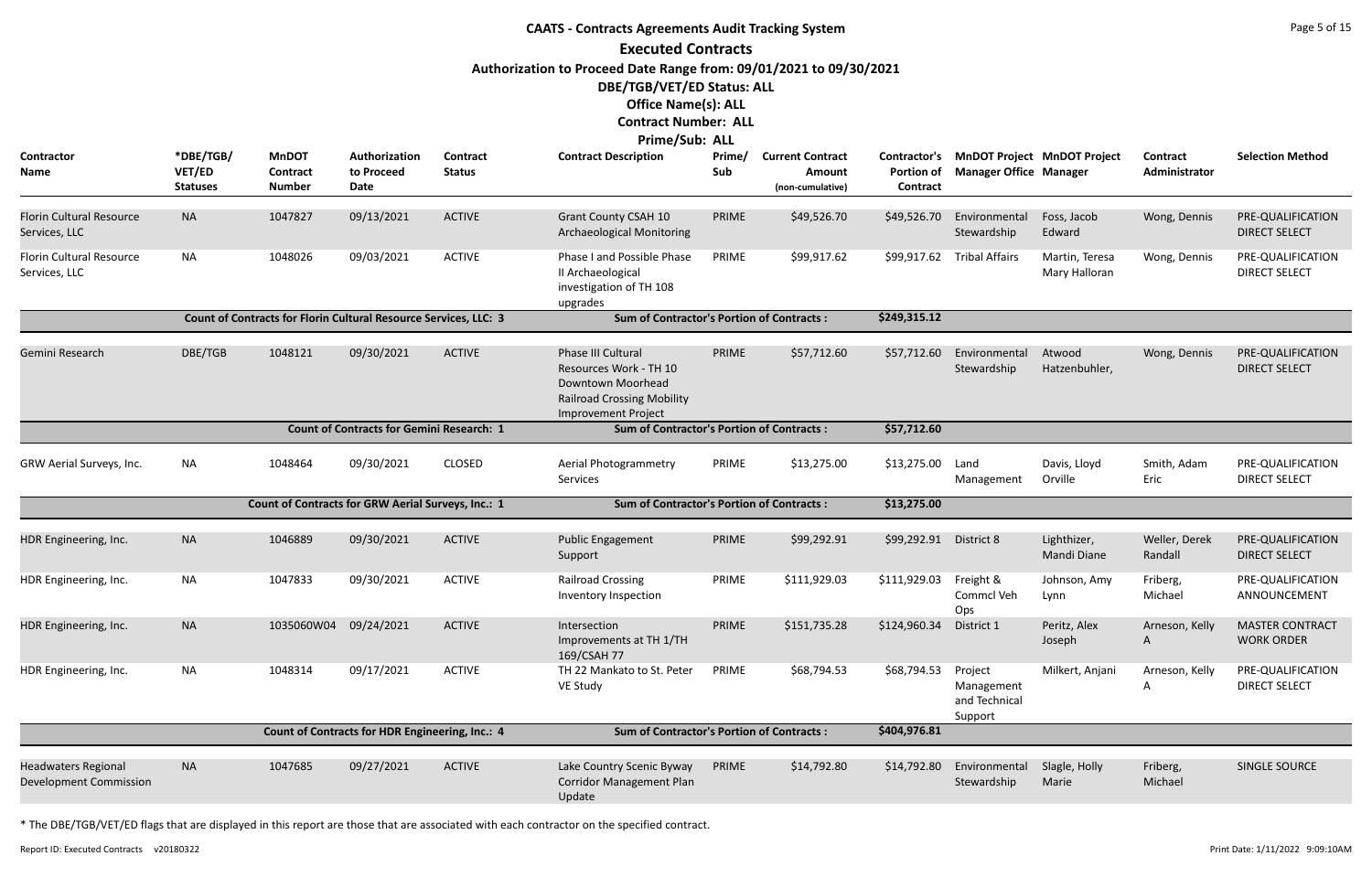|                                                            |                                        |                                           |                                                                               |                                  | <b>CAATS - Contracts Agreements Audit Tracking System</b>                                     |               |                                                       |                                                             |                                                                     |                                   |                                  | Page 6 of 15                              |
|------------------------------------------------------------|----------------------------------------|-------------------------------------------|-------------------------------------------------------------------------------|----------------------------------|-----------------------------------------------------------------------------------------------|---------------|-------------------------------------------------------|-------------------------------------------------------------|---------------------------------------------------------------------|-----------------------------------|----------------------------------|-------------------------------------------|
|                                                            |                                        |                                           |                                                                               |                                  | <b>Executed Contracts</b>                                                                     |               |                                                       |                                                             |                                                                     |                                   |                                  |                                           |
|                                                            |                                        |                                           |                                                                               |                                  | Authorization to Proceed Date Range from: 09/01/2021 to 09/30/2021                            |               |                                                       |                                                             |                                                                     |                                   |                                  |                                           |
|                                                            |                                        |                                           |                                                                               |                                  | DBE/TGB/VET/ED Status: ALL                                                                    |               |                                                       |                                                             |                                                                     |                                   |                                  |                                           |
|                                                            |                                        |                                           |                                                                               |                                  | <b>Office Name(s): ALL</b>                                                                    |               |                                                       |                                                             |                                                                     |                                   |                                  |                                           |
|                                                            |                                        |                                           |                                                                               |                                  | <b>Contract Number: ALL</b>                                                                   |               |                                                       |                                                             |                                                                     |                                   |                                  |                                           |
|                                                            |                                        |                                           |                                                                               |                                  | <b>Prime/Sub: ALL</b>                                                                         |               |                                                       |                                                             |                                                                     |                                   |                                  |                                           |
| <b>Contractor</b><br>Name                                  | *DBE/TGB/<br>VET/ED<br><b>Statuses</b> | <b>MnDOT</b><br>Contract<br><b>Number</b> | Authorization<br>to Proceed<br><b>Date</b>                                    | <b>Contract</b><br><b>Status</b> | <b>Contract Description</b>                                                                   | Prime/<br>Sub | <b>Current Contract</b><br>Amount<br>(non-cumulative) | <b>Contractor's</b><br><b>Portion of</b><br><b>Contract</b> | <b>MnDOT Project MnDOT Project</b><br><b>Manager Office Manager</b> |                                   | <b>Contract</b><br>Administrator | <b>Selection Method</b>                   |
|                                                            |                                        |                                           | Count of Contracts for Headwaters Regional Development Commission: 1          |                                  | <b>Sum of Contractor's Portion of Contracts:</b>                                              |               |                                                       | \$14,792.80                                                 |                                                                     |                                   |                                  |                                           |
| Hydro-Klean, LLC                                           | <b>NA</b>                              | 1048301                                   | 09/22/2021                                                                    | <b>ACTIVE</b>                    | TH 952A Minneapolis                                                                           | PRIME         | \$80,978.50                                           |                                                             | \$80,978.50 Metro District                                          | Daleiden, Lee                     | Hebert, Joshua                   | PRE-QUALIFICATION                         |
|                                                            |                                        |                                           |                                                                               |                                  | Video Inspection Project                                                                      |               |                                                       |                                                             |                                                                     |                                   | Phillip                          | <b>DIRECT SELECT</b>                      |
|                                                            |                                        |                                           | Count of Contracts for Hydro-Klean, LLC: 1                                    |                                  | <b>Sum of Contractor's Portion of Contracts:</b>                                              |               |                                                       | \$80,978.50                                                 |                                                                     |                                   |                                  |                                           |
| Industrial Hygiene Services                                | <b>NA</b>                              | 1048360                                   | 09/23/2021                                                                    | <b>ACTIVE</b>                    | <b>Regulated Waste Removal</b>                                                                | PRIME         | \$51,390.00                                           | \$51,390.00                                                 | Environmental                                                       | Swanson,                          | Anderson,                        | PRE-QUALIFICATION                         |
| Corporation                                                |                                        |                                           |                                                                               |                                  | for Building Demolition -<br>Buildings 208 and 209J                                           |               |                                                       |                                                             | Stewardship                                                         | Victoria Ann                      | Debra                            | <b>DIRECT SELECT</b>                      |
|                                                            |                                        |                                           | <b>Count of Contracts for Industrial Hygiene Services Corporation: 1</b>      |                                  | <b>Sum of Contractor's Portion of Contracts:</b>                                              |               |                                                       | \$51,390.00                                                 |                                                                     |                                   |                                  |                                           |
| Isthmus Engineering, Inc.                                  | DBE/TGB                                | 1047955                                   | 09/30/2021                                                                    | <b>ACTIVE</b>                    | TH 169 & Rockford Road<br>Interchange Project-<br><b>Signing Plan</b>                         | PRIME         | \$88,125.40                                           | \$88,125.40                                                 | <b>Metro District</b>                                               | Peterson, Eric<br>John            | Kamprath,<br>Augustine           | PRE-QUALIFICATION<br><b>DIRECT SELECT</b> |
| Isthmus Engineering, Inc.                                  | DBE/TGB                                | 1046406                                   | 09/07/2021                                                                    | <b>ACTIVE</b>                    | Roadway and Bridge<br>Design for I-90/US 52<br>Interchange Improvements<br>near Rochester, MN | <b>SUB</b>    | \$1,303,805.83                                        | \$216,411.60                                                | District 6                                                          | Hanson, Chad<br>W                 | Sayeweh,<br>Prentiss             | FORMAL RFP (><br>$$100,000$ )             |
|                                                            |                                        |                                           | Count of Contracts for Isthmus Engineering, Inc.: 2                           |                                  | <b>Sum of Contractor's Portion of Contracts:</b>                                              |               |                                                       | \$304,537.00                                                |                                                                     |                                   |                                  |                                           |
| Janet Shaddix Elling dba Janet TGB<br>Shaddix & Associates |                                        | 1048483                                   | 09/15/2021                                                                    | <b>CLOSED</b>                    | <b>Transcription Services -</b><br><b>DBE Reconsideration</b><br><b>Hearings</b>              | PRIME         | \$1,400.00                                            | \$1,400.00                                                  | <b>Chief Counsel</b>                                                | Murphy, Molly<br><b>Burns</b>     | Duran, Ashley<br>Marie           | <b>OTHER AGENCY</b><br><b>WORK ORDER</b>  |
|                                                            |                                        |                                           | Count of Contracts for Janet Shaddix Elling dba Janet Shaddix & Associates: 1 |                                  | <b>Sum of Contractor's Portion of Contracts:</b>                                              |               |                                                       | \$1,400.00                                                  |                                                                     |                                   |                                  |                                           |
| Jill C. Brown                                              | DBE/TGB                                | 1048468                                   | 09/23/2021                                                                    | <b>IN AUDIT</b>                  | Plowy McPlow Face<br><b>Billboard Recruitment</b><br>Campaign                                 | PRIME         | \$44,420.00                                           | \$44,420.00                                                 | <b>Metro District</b>                                               | Krueger,<br><b>Christine Mary</b> | Hebert, Joshua<br>Phillip        | PRE-QUALIFICATION<br><b>DIRECT SELECT</b> |
|                                                            |                                        |                                           | <b>Count of Contracts for Jill C. Brown: 1</b>                                |                                  | <b>Sum of Contractor's Portion of Contracts:</b>                                              |               |                                                       | \$44,420.00                                                 |                                                                     |                                   |                                  |                                           |
| Kimley-Horn and Associates,<br>Inc.                        | NA                                     | 1048265                                   | 09/30/2021                                                                    | <b>ACTIVE</b>                    | Road Safety Audit on TH 7/<br>Hennepin-Carver County                                          | PRIME         | \$79,701.56                                           | \$79,701.56                                                 | Traffic<br>Engineering                                              | Leuer, Derek J                    | Traxler,<br>Leonard A            | PRE-QUALIFICATION<br><b>DIRECT SELECT</b> |
|                                                            |                                        |                                           | Count of Contracts for Kimley-Horn and Associates, Inc.: 1                    |                                  | <b>Sum of Contractor's Portion of Contracts:</b>                                              | \$79,701.56   |                                                       |                                                             |                                                                     |                                   |                                  |                                           |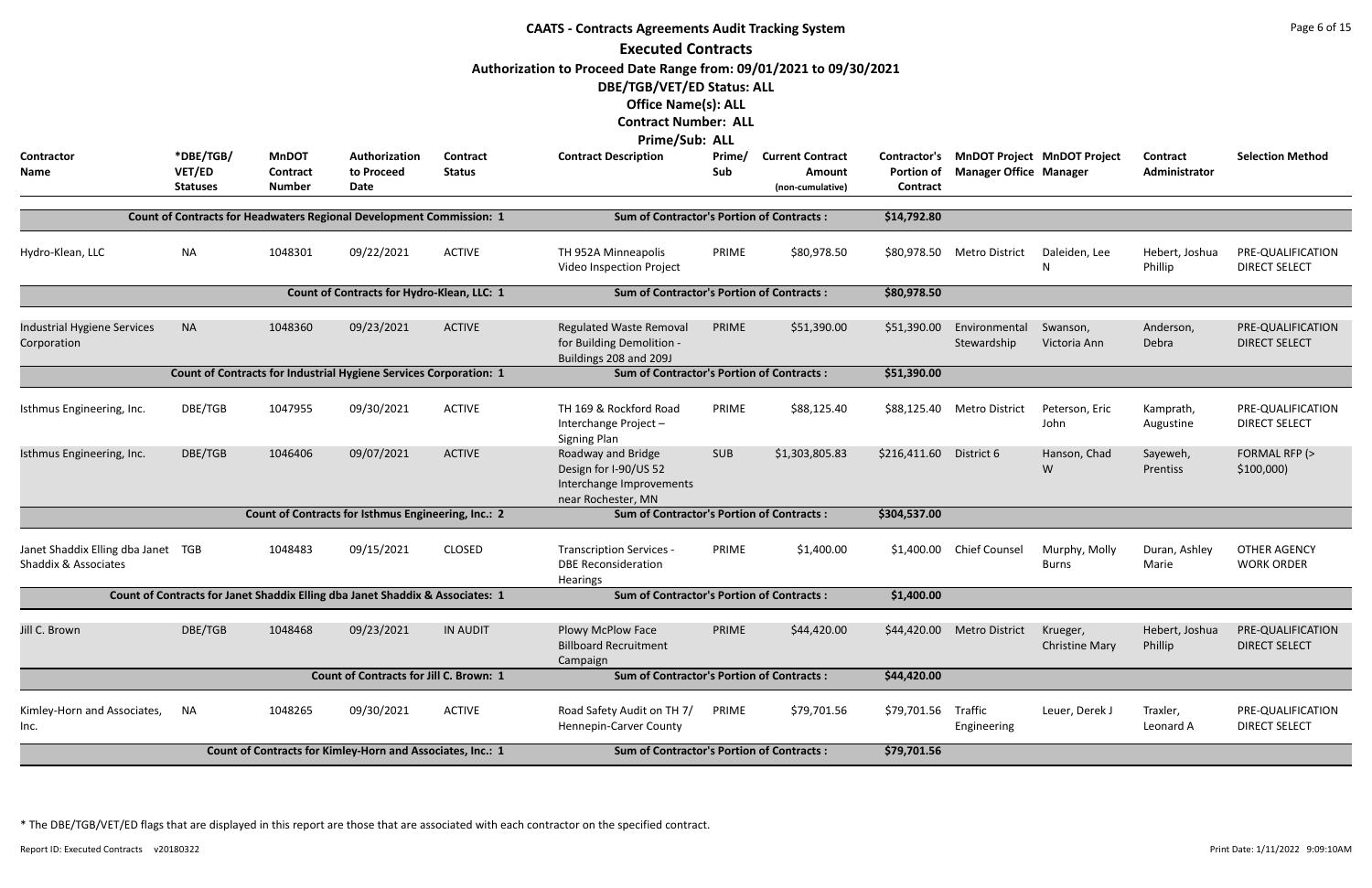|                                     |                                        |                                                              |                                               |                           | <b>CAATS - Contracts Agreements Audit Tracking System</b>                                                                                                     |               |                                                       |                                               |                               |                                    |                           | Page 7 of 15                                |
|-------------------------------------|----------------------------------------|--------------------------------------------------------------|-----------------------------------------------|---------------------------|---------------------------------------------------------------------------------------------------------------------------------------------------------------|---------------|-------------------------------------------------------|-----------------------------------------------|-------------------------------|------------------------------------|---------------------------|---------------------------------------------|
|                                     |                                        |                                                              |                                               |                           | <b>Executed Contracts</b>                                                                                                                                     |               |                                                       |                                               |                               |                                    |                           |                                             |
|                                     |                                        |                                                              |                                               |                           | Authorization to Proceed Date Range from: 09/01/2021 to 09/30/2021<br>DBE/TGB/VET/ED Status: ALL<br><b>Office Name(s): ALL</b><br><b>Contract Number: ALL</b> |               |                                                       |                                               |                               |                                    |                           |                                             |
| Contractor<br>Name                  | *DBE/TGB/<br>VET/ED<br><b>Statuses</b> | <b>MnDOT</b><br><b>Contract</b><br><b>Number</b>             | Authorization<br>to Proceed<br><b>Date</b>    | Contract<br><b>Status</b> | Prime/Sub: ALL<br><b>Contract Description</b>                                                                                                                 | Prime/<br>Sub | <b>Current Contract</b><br>Amount<br>(non-cumulative) | Contractor's<br><b>Portion of</b><br>Contract | <b>Manager Office Manager</b> | <b>MnDOT Project MnDOT Project</b> | Contract<br>Administrator | <b>Selection Method</b>                     |
| Klun Law Firm, P.A.                 | <b>NA</b>                              | 1048203                                                      | 09/24/2021                                    | <b>ACTIVE</b>             | Research and prepare<br>approximately 64 titles in<br>Lake County                                                                                             | PRIME         | \$32,000.00                                           | \$32,000.00                                   | Land<br>Management            | Anderson<br>Bultema,               | Johnson,<br>Ambur L.      | PRE-QUALIFICATION<br><b>DIRECT SELECT</b>   |
|                                     |                                        |                                                              | Count of Contracts for Klun Law Firm, P.A.: 1 |                           | <b>Sum of Contractor's Portion of Contracts:</b>                                                                                                              |               |                                                       | \$32,000.00                                   |                               |                                    |                           |                                             |
| Landmark Environmental, LLC DBE/TGB |                                        | 1048218                                                      | 09/13/2021                                    | <b>CLOSED</b>             | SP 4911-15, TH 25 Culvert<br>Asbestos and Regulated<br><b>Materials Assessment</b>                                                                            | PRIME         | \$2,937.20                                            | \$2,937.20                                    | Environmental<br>Stewardship  | Swanson,<br>Victoria Ann           | Anderson,<br>Debra        | PRE-QUALIFICATION<br><b>DIRECT SELECT</b>   |
| Landmark Environmental, LLC DBE/TGB |                                        | 1048330                                                      | 09/13/2021                                    | <b>ACTIVE</b>             | Marshall HQ Limited<br>Asbestos & Regulated<br><b>Waste Assessment</b>                                                                                        | PRIME         | \$4,352.40                                            | \$4,352.40                                    | Environmental<br>Stewardship  | Swanson,<br>Victoria Ann           | Anderson,<br>Debra        | PRE-QUALIFICATION<br><b>DIRECT SELECT</b>   |
|                                     |                                        | <b>Count of Contracts for Landmark Environmental, LLC: 2</b> |                                               |                           | <b>Sum of Contractor's Portion of Contracts:</b>                                                                                                              |               |                                                       | \$7,289.60                                    |                               |                                    |                           |                                             |
| Landscape Research, LLC             | <b>NA</b>                              | 1048305                                                      | 09/23/2021                                    | <b>ACTIVE</b>             | Henning TH 108 Phase I and<br>II Architecture-History<br><b>Context and Survey</b>                                                                            | PRIME         | \$71,292.00                                           | \$71,292.00                                   | Environmental<br>Stewardship  | Atwood<br>Hatzenbuhler,            | Wong, Dennis              | PRE-QUALIFICATION<br><b>DIRECT SELECT</b>   |
|                                     |                                        | Count of Contracts for Landscape Research, LLC: 1            |                                               |                           | <b>Sum of Contractor's Portion of Contracts:</b>                                                                                                              |               |                                                       | \$71,292.00                                   |                               |                                    |                           |                                             |
| LHB, Inc.                           | <b>NA</b>                              | 1046794                                                      | 09/21/2021                                    | <b>ACTIVE</b>             | St. Albans Bay Historic<br><b>Culvert Alternatives and</b><br><b>Rehabilitation Study</b>                                                                     | PRIME         | \$91,748.86                                           | \$91,748.86                                   | District 3                    | Schiller, Eric J                   | Arneson, Kelly<br>A       | PRE-QUALIFICATION<br><b>DIRECT SELECT</b>   |
|                                     |                                        |                                                              | <b>Count of Contracts for LHB, Inc.: 1</b>    |                           | <b>Sum of Contractor's Portion of Contracts:</b>                                                                                                              |               |                                                       | \$91,748.86                                   |                               |                                    |                           |                                             |
| Martinez Geospatial, Inc.           | DBE/TGB                                | 1048489                                                      | 09/30/2021                                    | <b>ACTIVE</b>             | <b>Photogrammetric Mapping</b>                                                                                                                                | PRIME         | \$42,000.00                                           | \$42,000.00                                   | Land<br>Management            | Krey, Bonnie Jo                    | Smith, Adam<br>Eric       | PRE-QUALIFICATION<br><b>DIRECT SELECT</b>   |
|                                     |                                        | Count of Contracts for Martinez Geospatial, Inc.: 1          |                                               |                           | <b>Sum of Contractor's Portion of Contracts:</b>                                                                                                              |               |                                                       | \$42,000.00                                   |                               |                                    |                           |                                             |
| Michigan State University           | <b>NA</b>                              | 1036336W02 09/09/2021                                        |                                               | <b>ACTIVE</b>             | <b>BMP</b> for Issues with<br>Asphalt Centerline Joint<br>and Intelligent Compaction<br>for Local Agencies                                                    | PRIME         | \$192,622.00                                          | \$192,622.00                                  | Research and<br>Innovation    | Sindt, Matthew<br>George           | Brand, Melissa<br>Marie   | <b>MASTER CONTRACT</b><br><b>WORK ORDER</b> |
| Michigan State University           | <b>NA</b>                              | 1036336W05 09/03/2021                                        |                                               | <b>ACTIVE</b>             | <b>Examination of Innovative</b><br>Cold-in-Place Recycling<br><b>Sections for Leachates</b>                                                                  | PRIME         | \$111,378.00                                          | \$111,378.00                                  | Materials &<br>Road Research  | Izevbekhai,<br>Bernard             | Brand, Melissa<br>Marie   | <b>MASTER CONTRACT</b><br><b>WORK ORDER</b> |
|                                     |                                        | <b>Count of Contracts for Michigan State University: 2</b>   |                                               |                           | <b>Sum of Contractor's Portion of Contracts:</b>                                                                                                              |               |                                                       | \$304,000.00                                  |                               |                                    |                           |                                             |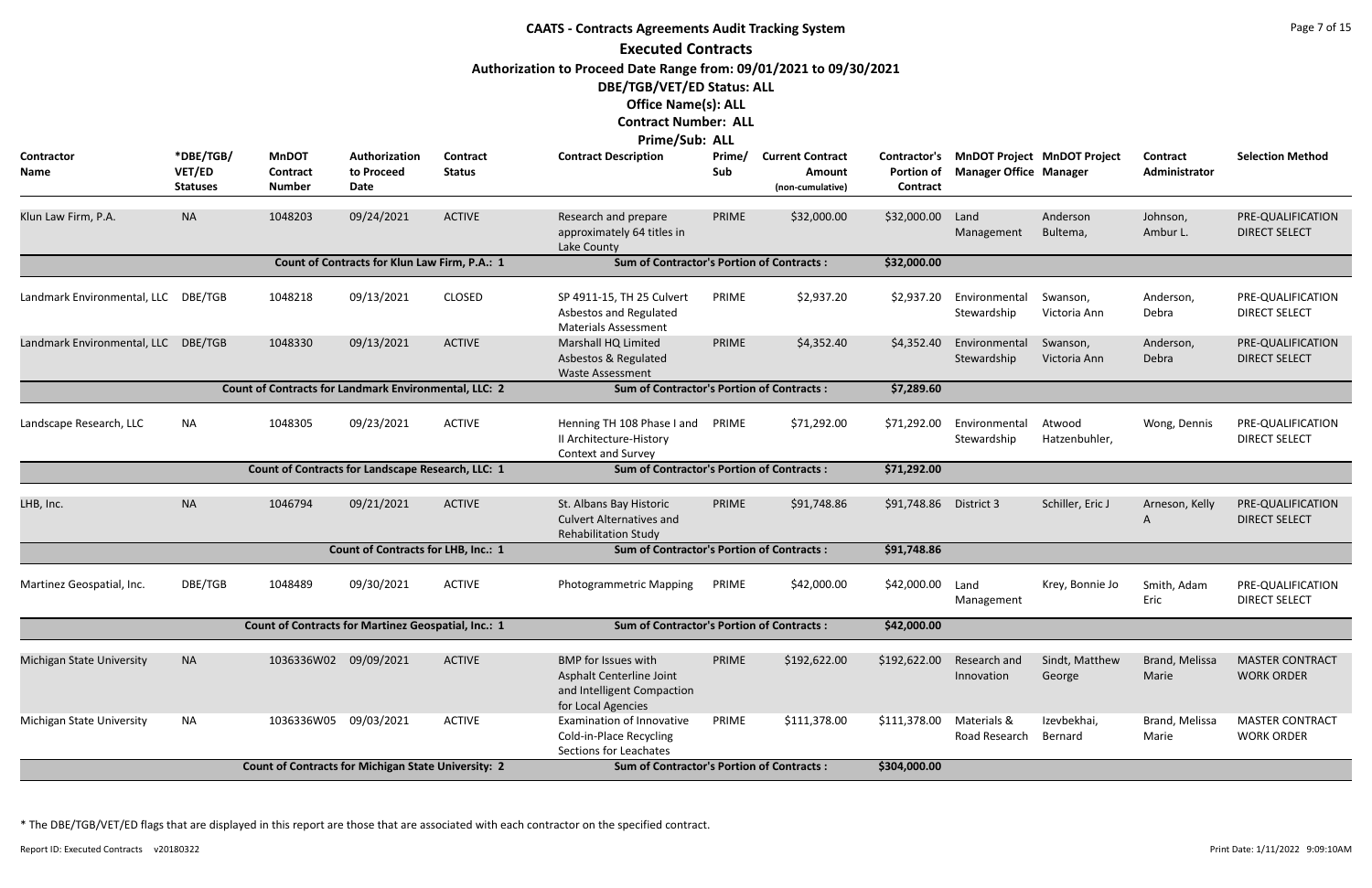|                                                                     |                                        |                                                  |                                                                                  |                           | <b>CAATS - Contracts Agreements Audit Tracking System</b>                                                                      |               |                                                              |                                               |                                         |                                    |                                  | Page 8 of 15                               |
|---------------------------------------------------------------------|----------------------------------------|--------------------------------------------------|----------------------------------------------------------------------------------|---------------------------|--------------------------------------------------------------------------------------------------------------------------------|---------------|--------------------------------------------------------------|-----------------------------------------------|-----------------------------------------|------------------------------------|----------------------------------|--------------------------------------------|
|                                                                     |                                        |                                                  |                                                                                  |                           | <b>Executed Contracts</b>                                                                                                      |               |                                                              |                                               |                                         |                                    |                                  |                                            |
|                                                                     |                                        |                                                  |                                                                                  |                           | Authorization to Proceed Date Range from: 09/01/2021 to 09/30/2021<br>DBE/TGB/VET/ED Status: ALL<br><b>Office Name(s): ALL</b> |               |                                                              |                                               |                                         |                                    |                                  |                                            |
|                                                                     |                                        |                                                  |                                                                                  |                           | <b>Contract Number: ALL</b>                                                                                                    |               |                                                              |                                               |                                         |                                    |                                  |                                            |
| Contractor<br>Name                                                  | *DBE/TGB/<br>VET/ED<br><b>Statuses</b> | <b>MnDOT</b><br><b>Contract</b><br><b>Number</b> | Authorization<br>to Proceed<br>Date                                              | Contract<br><b>Status</b> | Prime/Sub: ALL<br><b>Contract Description</b>                                                                                  | Prime/<br>Sub | <b>Current Contract</b><br><b>Amount</b><br>(non-cumulative) | Contractor's<br><b>Portion of</b><br>Contract | <b>Manager Office Manager</b>           | <b>MnDOT Project MnDOT Project</b> | <b>Contract</b><br>Administrator | <b>Selection Method</b>                    |
| <b>Midwest Select Contracting</b><br><b>LLC</b>                     | DBE/TGB/VET                            | 1048310                                          | 09/14/2021                                                                       | <b>ACTIVE</b>             | <b>ADA Small Business</b><br>Opportunity<br>Program-Construction<br>Inspection                                                 | PRIME         | \$24,996.00                                                  | \$24,996.00                                   | <b>Metro District</b>                   | Olson, Tracy<br>Marilyn            | Thurner,<br>Jodeen P             | <b>EQUITY DIRECT</b><br>SELECT (<\$25,000) |
|                                                                     |                                        |                                                  | <b>Count of Contracts for Midwest Select Contracting LLC: 1</b>                  |                           | <b>Sum of Contractor's Portion of Contracts:</b>                                                                               |               |                                                              | \$24,996.00                                   |                                         |                                    |                                  |                                            |
| Minnesota Crop<br><b>Improvement Association</b>                    | <b>NA</b>                              | 1048110                                          | 09/27/2021                                                                       | <b>ACTIVE</b>             | <b>Quality Assurance Services</b><br>for MnDOT Seed, Soil, and<br>Mulch                                                        | PRIME         | \$40,000.00                                                  | \$40,000.00                                   | Environmental<br>Stewardship            | Tuel, Warren<br>Scott              | Anderson,<br>Debra               | SINGLE SOURCE                              |
|                                                                     |                                        |                                                  | <b>Count of Contracts for Minnesota Crop Improvement Association: 1</b>          |                           | <b>Sum of Contractor's Portion of Contracts:</b>                                                                               |               |                                                              | \$40,000.00                                   |                                         |                                    |                                  |                                            |
| Minnesota Management &<br><b>Budget</b>                             | <b>NA</b>                              | 1048582                                          | 09/30/2021                                                                       | <b>ACTIVE</b>             | <b>Active Transportation</b><br><b>Facilitation Skills Training</b><br>2022-078                                                | PRIME         | \$16,940.00                                                  | \$16,940.00                                   | Transit and<br>Active<br>Transportation | Lichtig,<br>Michelle L             | Lichtig,<br>Michelle L           | INTERAGENCY                                |
|                                                                     |                                        |                                                  | Count of Contracts for Minnesota Management & Budget: 1                          |                           | <b>Sum of Contractor's Portion of Contracts:</b>                                                                               |               |                                                              | \$16,940.00                                   |                                         |                                    |                                  |                                            |
| MN State Century College                                            | <b>NA</b>                              | 1048225                                          | 09/02/2021                                                                       | <b>CLOSED</b>             | Microsoft PowerBI Training                                                                                                     | PRIME         | \$3,200.00                                                   | \$3,200.00                                    | Financial<br>Management                 | Peick, Cynthia<br>M                | Paul, Jason                      | INTERAGENCY                                |
|                                                                     |                                        |                                                  | <b>Count of Contracts for MN State Century College: 1</b>                        |                           | <b>Sum of Contractor's Portion of Contracts:</b>                                                                               |               |                                                              | \$3,200.00                                    |                                         |                                    |                                  |                                            |
| <b>MN State Minnesota State</b><br><b>Community &amp; Technical</b> | <b>NA</b>                              | 1048336                                          | 09/13/2021                                                                       | <b>ACTIVE</b>             | <b>Driver Training</b>                                                                                                         | PRIME         | \$14,213.50                                                  | \$14,213.50                                   | Maintenance                             | Shomion,<br>Richard D              | Friberg,<br>Michael              | INTERAGENCY                                |
|                                                                     |                                        |                                                  | Count of Contracts for MN State Minnesota State Community & Technical College: 1 |                           | <b>Sum of Contractor's Portion of Contracts:</b>                                                                               |               |                                                              | \$14,213.50                                   |                                         |                                    |                                  |                                            |
| MN State Ridgewater College                                         | NA                                     | 1048019                                          | 09/09/2021                                                                       | <b>ACTIVE</b>             | CPR/First Aid Training                                                                                                         | PRIME         | \$4,550.00                                                   | \$4,550.00                                    | District 8                              | Anderson,<br>Deborah D             | Haats, Danielle<br>Marie         | INTERAGENCY                                |
|                                                                     |                                        |                                                  | <b>Count of Contracts for MN State Ridgewater College: 1</b>                     |                           | <b>Sum of Contractor's Portion of Contracts:</b>                                                                               |               |                                                              | \$4,550.00                                    |                                         |                                    |                                  |                                            |
| <b>MN State Saint Cloud State</b><br>University                     | <b>NA</b>                              | 1048003                                          | 09/02/2021                                                                       | <b>ACTIVE</b>             | <b>Evasive Driving</b>                                                                                                         | PRIME         | \$4,875.00                                                   | \$4,875.00                                    | District 8                              | Anderson,<br>Deborah D             | Haats, Danielle<br>Marie         | INTERAGENCY                                |
|                                                                     |                                        |                                                  | Count of Contracts for MN State Saint Cloud State University: 1                  |                           | <b>Sum of Contractor's Portion of Contracts:</b>                                                                               |               |                                                              | \$4,875.00                                    |                                         |                                    |                                  |                                            |
| <b>MN.IT Services</b>                                               | <b>NA</b>                              | 1048165                                          | 09/30/2021                                                                       | <b>ACTIVE</b>             | Minnesota Statewide<br><b>Historic Inventory Project</b><br>Application                                                        | PRIME         | \$695,091.98                                                 | \$695,091.98                                  | Environmental<br>Stewardship            | Foss, Jacob<br>Edward              | Wong, Dennis                     | INTERAGENCY                                |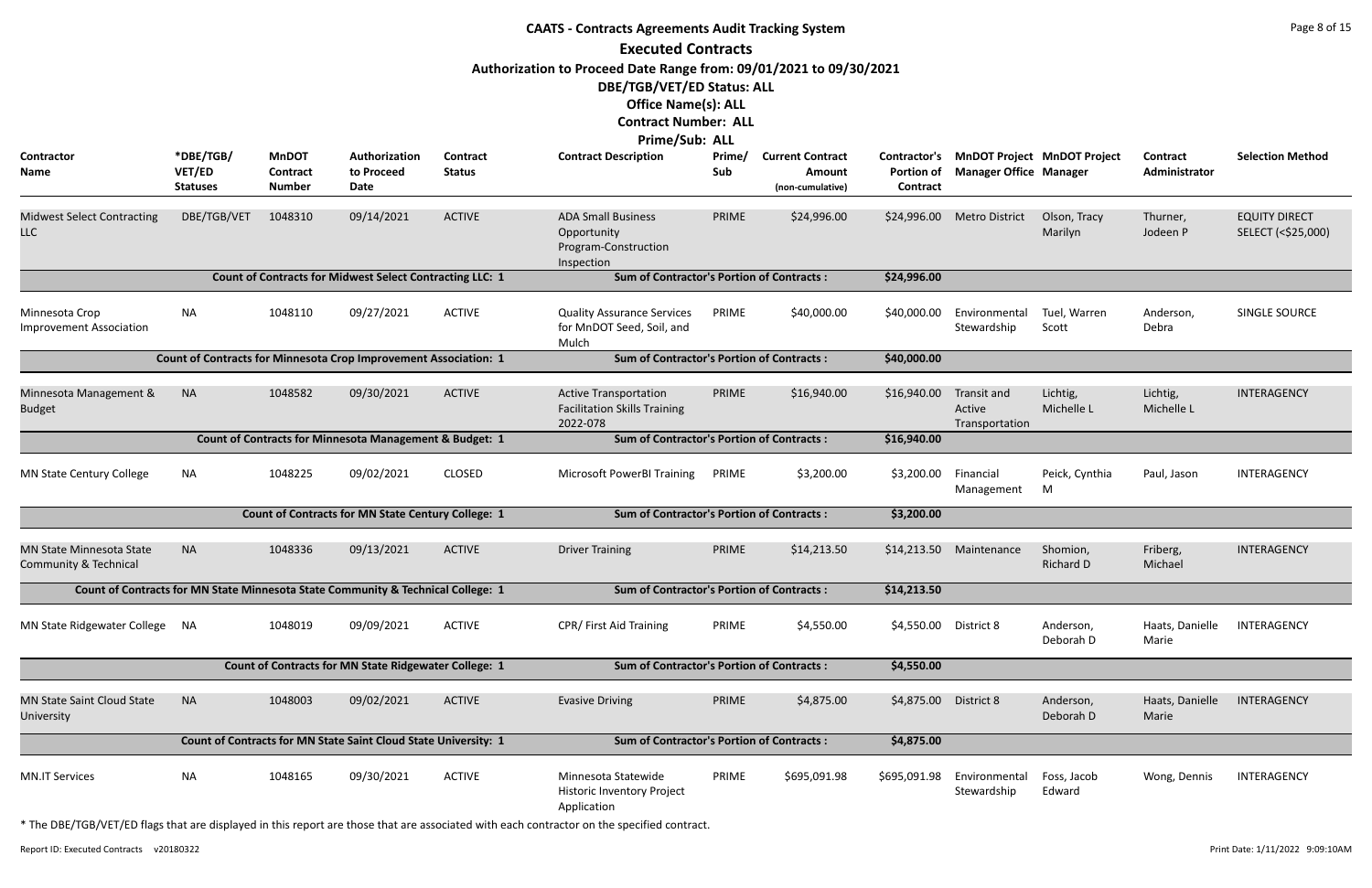|                                                                                       | <b>CAATS - Contracts Agreements Audit Tracking System</b><br><b>Executed Contracts</b><br>Authorization to Proceed Date Range from: 09/01/2021 to 09/30/2021<br>DBE/TGB/VET/ED Status: ALL |                                                                |                                                 |                           |                                                                                                                                          |               |                                                       |                                               |                                                                     |                                |                                  |                                             |  |
|---------------------------------------------------------------------------------------|--------------------------------------------------------------------------------------------------------------------------------------------------------------------------------------------|----------------------------------------------------------------|-------------------------------------------------|---------------------------|------------------------------------------------------------------------------------------------------------------------------------------|---------------|-------------------------------------------------------|-----------------------------------------------|---------------------------------------------------------------------|--------------------------------|----------------------------------|---------------------------------------------|--|
|                                                                                       |                                                                                                                                                                                            |                                                                |                                                 |                           | <b>Office Name(s): ALL</b><br><b>Contract Number: ALL</b><br><b>Prime/Sub: ALL</b>                                                       |               |                                                       |                                               |                                                                     |                                |                                  |                                             |  |
| <b>Contractor</b><br>Name                                                             | *DBE/TGB/<br>VET/ED<br><b>Statuses</b>                                                                                                                                                     | <b>MnDOT</b><br><b>Contract</b><br><b>Number</b>               | Authorization<br>to Proceed<br>Date             | Contract<br><b>Status</b> | <b>Contract Description</b>                                                                                                              | Prime/<br>Sub | <b>Current Contract</b><br>Amount<br>(non-cumulative) | Contractor's<br><b>Portion of</b><br>Contract | <b>MnDOT Project MnDOT Project</b><br><b>Manager Office Manager</b> |                                | <b>Contract</b><br>Administrator | <b>Selection Method</b>                     |  |
|                                                                                       |                                                                                                                                                                                            |                                                                | <b>Count of Contracts for MN.IT Services: 1</b> |                           | <b>Sum of Contractor's Portion of Contracts:</b>                                                                                         |               |                                                       | \$695,091.98                                  |                                                                     |                                |                                  |                                             |  |
| National Highway Institute                                                            | <b>NA</b>                                                                                                                                                                                  | 1048298                                                        | 09/08/2021                                      | <b>ACTIVE</b>             | Fiscal Year 2022 NHI<br><b>Training Schedule</b>                                                                                         | PRIME         | \$190,650.00                                          | \$190,650.00                                  | Human<br>Resources                                                  | Pontius, James                 | Duran, Ashley<br>Marie           | <b>JOINT POWER</b>                          |  |
|                                                                                       |                                                                                                                                                                                            | <b>Count of Contracts for National Highway Institute: 1</b>    |                                                 |                           | <b>Sum of Contractor's Portion of Contracts:</b>                                                                                         |               |                                                       | \$190,650.00                                  |                                                                     |                                |                                  |                                             |  |
| Olson & Nesvold Engineers,<br>P.S.C.                                                  | <b>NA</b>                                                                                                                                                                                  | 1048284                                                        | 09/10/2021                                      | <b>ACTIVE</b>             | Approach Panel Design, SP<br>1921-90                                                                                                     | PRIME         | \$18,010.24                                           | \$18,010.24                                   | <b>Metro District</b>                                               | Chock, John<br>Michael         | Traxler,<br>Leonard A            | PRE-QUALIFICATION<br><b>DIRECT SELECT</b>   |  |
|                                                                                       |                                                                                                                                                                                            | Count of Contracts for Olson & Nesvold Engineers, P.S.C.: 1    |                                                 |                           | <b>Sum of Contractor's Portion of Contracts:</b>                                                                                         |               |                                                       | \$18,010.24                                   |                                                                     |                                |                                  |                                             |  |
| <b>Oneida Engineering</b><br>Solutions, LLC                                           | <b>DBE</b>                                                                                                                                                                                 | 1035060W04 09/24/2021                                          |                                                 | <b>ACTIVE</b>             | Intersection<br>Improvements at TH 1/TH<br>169/CSAH 77                                                                                   | <b>SUB</b>    | \$151,735.28                                          | \$26,774.94                                   | District 1                                                          | Peritz, Alex<br>Joseph         | Arneson, Kelly<br>A              | <b>MASTER CONTRACT</b><br><b>WORK ORDER</b> |  |
|                                                                                       |                                                                                                                                                                                            | Count of Contracts for Oneida Engineering Solutions, LLC: 1    |                                                 |                           | <b>Sum of Contractor's Portion of Contracts:</b>                                                                                         |               |                                                       | \$26,774.94                                   |                                                                     |                                |                                  |                                             |  |
| Patchin Messner Appraisals,<br>Inc. dba Patchin Messner                               | <b>NA</b>                                                                                                                                                                                  | 1048308                                                        | 09/08/2021                                      | <b>ACTIVE</b>             | Fair Market Appraisal for<br>Conveyance 2019-0020                                                                                        | PRIME         | \$6,500.00                                            | \$6,500.00                                    | Land<br>Management                                                  | Currell, James<br>Lewis        | Wong, Dennis                     | PRE-QUALIFICATION<br><b>DIRECT SELECT</b>   |  |
| Patchin Messner Appraisals, NA<br>Inc. dba Patchin Messner                            |                                                                                                                                                                                            | 1048112                                                        | 09/03/2021                                      | <b>ACTIVE</b>             | Real Estate Appraisal -<br>Condemnation                                                                                                  | PRIME         | \$20,800.00                                           | \$20,800.00 Land                              | Management                                                          | Lambert,<br><b>Ronald Paul</b> | Wong, Dennis                     | SINGLE SOURCE                               |  |
| Count of Contracts for Patchin Messner Appraisals, Inc. dba Patchin Messner Valuation |                                                                                                                                                                                            |                                                                |                                                 | <b>Counselors: 2</b>      | <b>Sum of Contractor's Portion of Contracts:</b>                                                                                         |               |                                                       | \$27,300.00                                   |                                                                     |                                |                                  |                                             |  |
| Prairie Island Indian Council                                                         | DBE/TGB                                                                                                                                                                                    | 1047421                                                        | 09/30/2021                                      | <b>ACTIVE</b>             | Tribal Monitoring for La<br>Crescent Pedestrian Bridge<br>Project                                                                        | PRIME         | \$26,602.00                                           | \$26,602.00                                   | Environmental<br>Stewardship                                        | Eigenberger,<br>Dylan Joshua   | Duran, Ashley<br>Marie           | <b>JOINT POWER</b>                          |  |
|                                                                                       |                                                                                                                                                                                            | <b>Count of Contracts for Prairie Island Indian Council: 1</b> |                                                 |                           | <b>Sum of Contractor's Portion of Contracts:</b>                                                                                         |               |                                                       | \$26,602.00                                   |                                                                     |                                |                                  |                                             |  |
| Ramboll US Consulting, Inc.<br>fka Ramboll US Corporation                             | <b>NA</b>                                                                                                                                                                                  | 1048366                                                        | 09/17/2021                                      | <b>ACTIVE</b>             | <b>MnROAD Research Facility</b><br><b>Asbestos and Regulated</b><br>Waste Assessment and<br><b>Oversight for Building</b><br>Renovations | PRIME         | \$16,235.82                                           | \$16,235.82                                   | Environmental<br>Stewardship                                        | Allen-Murley,<br>Summer Sara   | Anderson,<br>Debra               | PRE-QUALIFICATION<br><b>DIRECT SELECT</b>   |  |
| Ramboll US Consulting, Inc.<br>fka Ramboll US Corporation                             | NA                                                                                                                                                                                         | 1048188                                                        | 09/13/2021                                      | <b>ACTIVE</b>             | Phase II River to 82nd                                                                                                                   | PRIME         | \$97,430.89                                           | \$39,048.39                                   | Environmental<br>Stewardship                                        | Waters,<br>Michelle L          | Anderson,<br>Debra               | PRE-QUALIFICATION<br><b>DIRECT SELECT</b>   |  |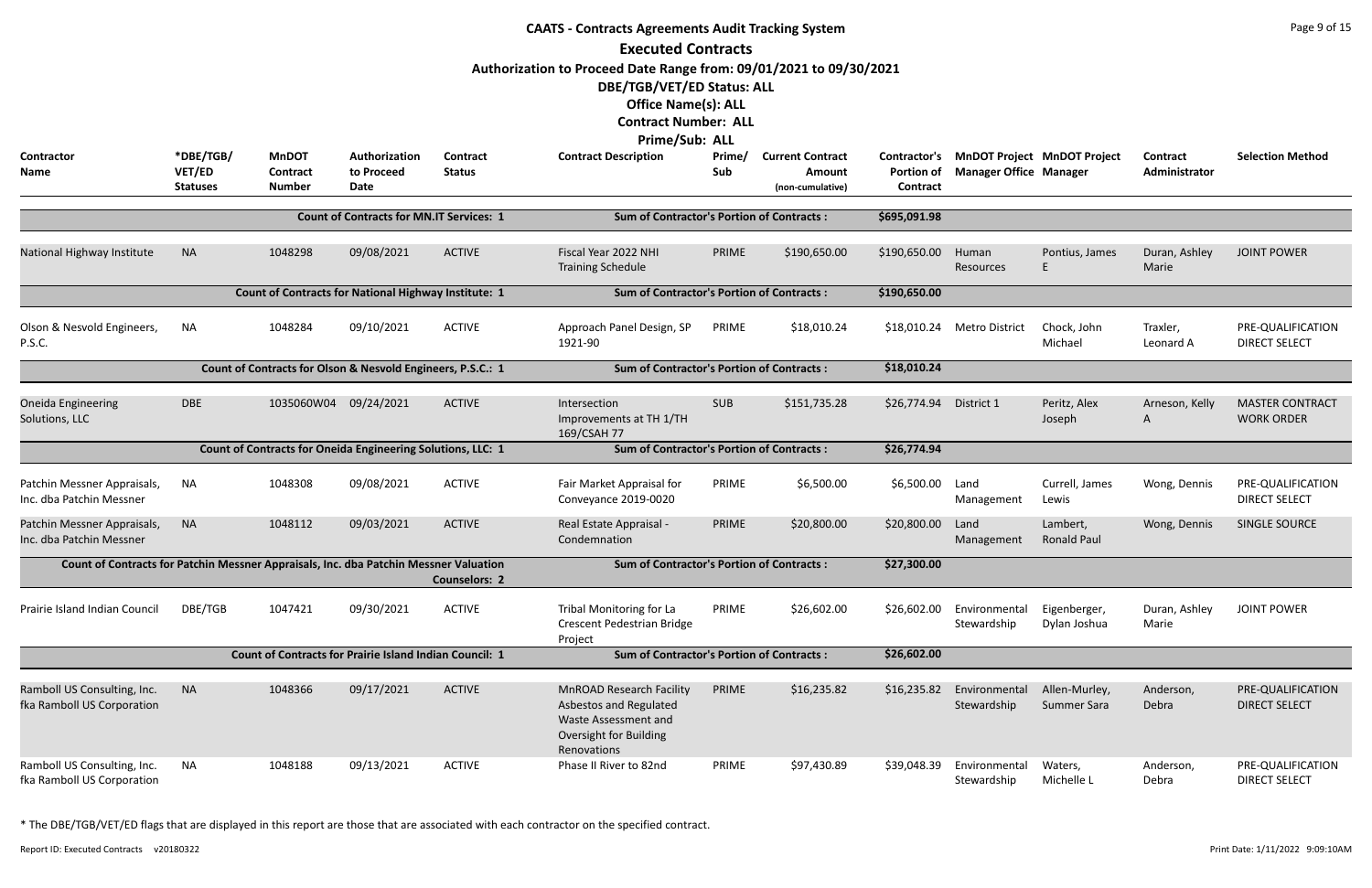|                              |                                        |                                           |                                                                                  |                           | <b>CAATS - Contracts Agreements Audit Tracking System</b>                                                                                                                                                    |               |                                                       |                                                      |                               |                                    |                           | Page 10 of 15                                 |
|------------------------------|----------------------------------------|-------------------------------------------|----------------------------------------------------------------------------------|---------------------------|--------------------------------------------------------------------------------------------------------------------------------------------------------------------------------------------------------------|---------------|-------------------------------------------------------|------------------------------------------------------|-------------------------------|------------------------------------|---------------------------|-----------------------------------------------|
|                              |                                        |                                           |                                                                                  |                           | <b>Executed Contracts</b><br>Authorization to Proceed Date Range from: 09/01/2021 to 09/30/2021<br>DBE/TGB/VET/ED Status: ALL<br><b>Office Name(s): ALL</b><br><b>Contract Number: ALL</b><br>Prime/Sub: ALL |               |                                                       |                                                      |                               |                                    |                           |                                               |
| <b>Contractor</b><br>Name    | *DBE/TGB/<br>VET/ED<br><b>Statuses</b> | <b>MnDOT</b><br>Contract<br><b>Number</b> | Authorization<br>to Proceed<br>Date                                              | Contract<br><b>Status</b> | <b>Contract Description</b>                                                                                                                                                                                  | Prime/<br>Sub | <b>Current Contract</b><br>Amount<br>(non-cumulative) | <b>Contractor's</b><br><b>Portion of</b><br>Contract | <b>Manager Office Manager</b> | <b>MnDOT Project MnDOT Project</b> | Contract<br>Administrator | <b>Selection Method</b>                       |
|                              |                                        |                                           | Count of Contracts for Ramboll US Consulting, Inc. fka Ramboll US Corporation: 2 |                           | <b>Sum of Contractor's Portion of Contracts:</b>                                                                                                                                                             |               |                                                       | \$55,284.21                                          |                               |                                    |                           |                                               |
| Ramsland & Vigen, Inc.       | <b>NA</b>                              | 1048435                                   | 09/23/2021                                                                       | <b>CLOSED</b>             | Home Appraisal at 13202<br>West 3rd Street                                                                                                                                                                   | PRIME         | \$4,500.00                                            | \$4,500.00                                           | District 1                    | Hinzmann Jr,<br>John Joseph        | Paulson, Jerald           | <b>DIRECT SELECT</b>                          |
|                              |                                        |                                           | Count of Contracts for Ramsland & Vigen, Inc.: 1                                 |                           | <b>Sum of Contractor's Portion of Contracts:</b>                                                                                                                                                             |               |                                                       | \$4,500.00                                           |                               |                                    |                           |                                               |
| Range Environmental Drilling | <b>VET</b>                             | 1048196                                   | 09/13/2021                                                                       | <b>ACTIVE</b>             | Regulatory File Review and<br>Phase II Investigation -<br>Waubun                                                                                                                                             | SUB           | \$58,549.38                                           | \$10,730.00                                          | Environmental<br>Stewardship  | Waters,<br>Michelle L              | Anderson,<br>Debra        | PRE-QUALIFICATION<br><b>DIRECT SELECT</b>     |
| Range Environmental Drilling | <b>VET</b>                             | 1046705                                   | 09/03/2021                                                                       | <b>ACTIVE</b>             | TH 10/75 11th Street<br><b>Underpass Moorhead:</b><br>Phase I ESA Update, Phase<br>I ESA AAI, Phase II Drilling<br>Investigations, Regulatory<br>Assistance, and<br><b>Construction Oversight</b>            | <b>SUB</b>    | \$1,096,815.00                                        | \$73,275.00                                          | Environmental<br>Stewardship  | Waters,<br>Michelle L              | Anderson,<br>Debra        | FORMAL RFP (><br>\$100,000                    |
|                              |                                        |                                           | <b>Count of Contracts for Range Environmental Drilling: 2</b>                    |                           | <b>Sum of Contractor's Portion of Contracts:</b>                                                                                                                                                             |               |                                                       | \$84,005.00                                          |                               |                                    |                           |                                               |
| Rani Engineering, LLC        | DBE/TGB/VET                            | 1046370                                   | 09/08/2021                                                                       | <b>ACTIVE</b>             | Swan River Roundabout<br>and TH 2 Reclaim                                                                                                                                                                    | <b>SUB</b>    | \$665,410.20                                          | \$26,400.00 District 1                               |                               | Costley, Randy<br>-F               | Paulson, Jerald<br>P      | PRE-QUALIFICATION<br>ANNOUNCEMENT             |
|                              |                                        |                                           | Count of Contracts for Rani Engineering, LLC: 1                                  |                           | <b>Sum of Contractor's Portion of Contracts:</b>                                                                                                                                                             |               |                                                       | \$26,400.00                                          |                               |                                    |                           |                                               |
| Safety Signs, LLC            | DBE/TGB                                | 1046705                                   | 09/03/2021                                                                       | <b>ACTIVE</b>             | TH 10/75 11th Street<br><b>Underpass Moorhead:</b><br>Phase I ESA Update, Phase<br>I ESA AAI, Phase II Drilling<br>Investigations, Regulatory<br>Assistance, and<br><b>Construction Oversight</b>            | <b>SUB</b>    | \$1,096,815.00                                        | \$18,000.00                                          | Environmental<br>Stewardship  | Waters,<br>Michelle L              | Anderson,<br>Debra        | FORMAL RFP (><br>\$100,000                    |
|                              |                                        |                                           | Count of Contracts for Safety Signs, LLC: 1                                      |                           | <b>Sum of Contractor's Portion of Contracts:</b>                                                                                                                                                             |               |                                                       | \$18,000.00                                          |                               |                                    |                           |                                               |
| Sambatek, Inc.               | <b>NA</b>                              | 1048537                                   | 09/30/2021                                                                       | <b>ACTIVE</b>             | Adrian Westbound<br>Drainfield Design                                                                                                                                                                        | PRIME         | \$18,191.49                                           |                                                      | \$18,191.49 Maintenance       | Reider, Neile<br>John              | Anderson,<br>Debra        | <b>CERTIFIED LIST</b><br><b>DIRECT SELECT</b> |
|                              |                                        |                                           | <b>Count of Contracts for Sambatek, Inc.: 1</b>                                  |                           | <b>Sum of Contractor's Portion of Contracts:</b>                                                                                                                                                             |               |                                                       | \$18,191.49                                          |                               |                                    |                           |                                               |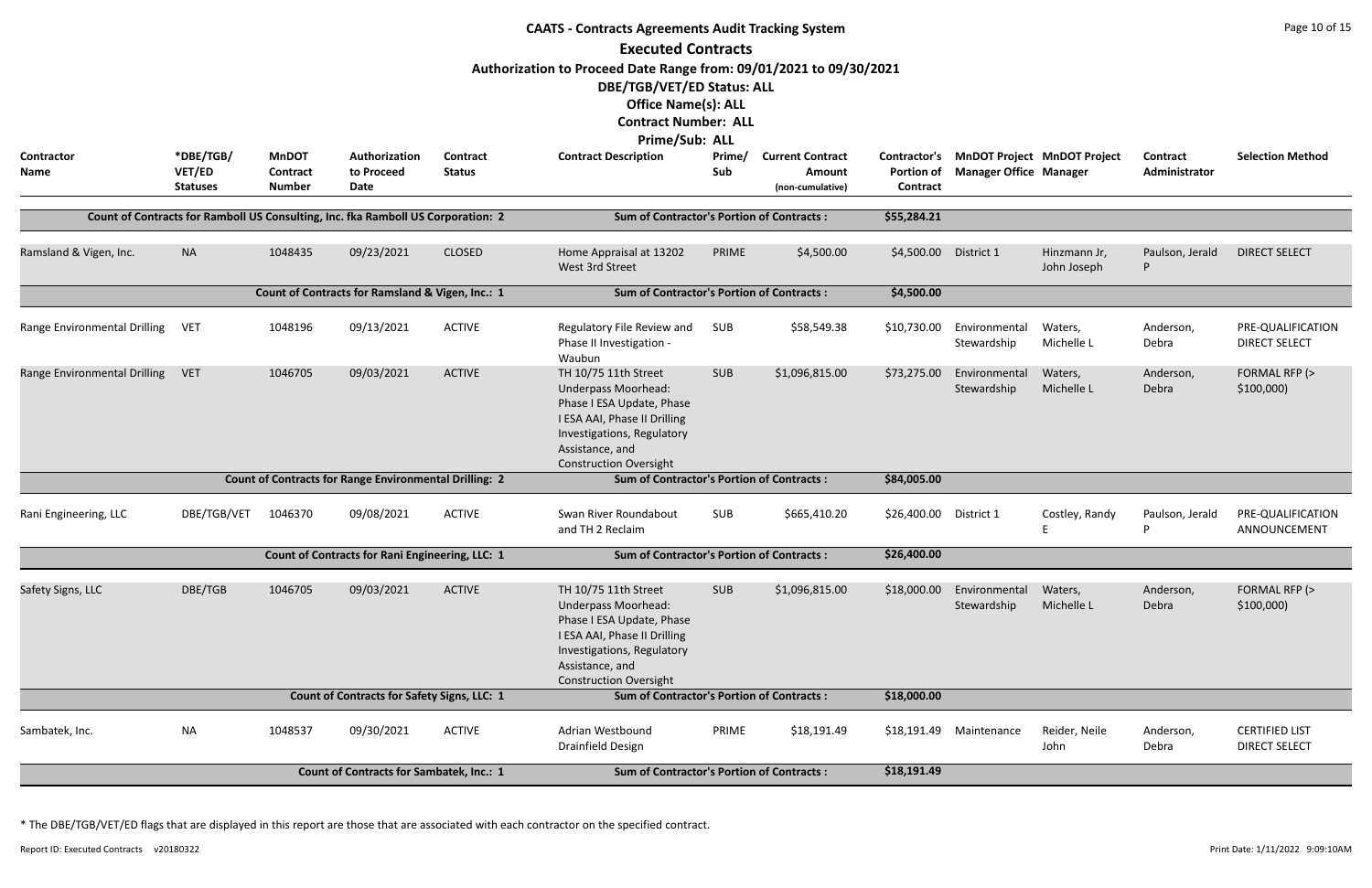|                                            |                                        |                                                  |                                                                   |                                  | <b>CAATS - Contracts Agreements Audit Tracking System</b>                                     |               |                                                       |                               |                                                   |                                          |                           | Page 11 of 15                               |
|--------------------------------------------|----------------------------------------|--------------------------------------------------|-------------------------------------------------------------------|----------------------------------|-----------------------------------------------------------------------------------------------|---------------|-------------------------------------------------------|-------------------------------|---------------------------------------------------|------------------------------------------|---------------------------|---------------------------------------------|
|                                            |                                        |                                                  |                                                                   |                                  | <b>Executed Contracts</b>                                                                     |               |                                                       |                               |                                                   |                                          |                           |                                             |
|                                            |                                        |                                                  |                                                                   |                                  | Authorization to Proceed Date Range from: 09/01/2021 to 09/30/2021                            |               |                                                       |                               |                                                   |                                          |                           |                                             |
|                                            |                                        |                                                  |                                                                   |                                  | DBE/TGB/VET/ED Status: ALL                                                                    |               |                                                       |                               |                                                   |                                          |                           |                                             |
|                                            |                                        |                                                  |                                                                   |                                  | <b>Office Name(s): ALL</b>                                                                    |               |                                                       |                               |                                                   |                                          |                           |                                             |
|                                            |                                        |                                                  |                                                                   |                                  | <b>Contract Number: ALL</b>                                                                   |               |                                                       |                               |                                                   |                                          |                           |                                             |
|                                            |                                        |                                                  |                                                                   |                                  | <b>Prime/Sub: ALL</b>                                                                         |               |                                                       |                               |                                                   |                                          |                           |                                             |
| Contractor<br><b>Name</b>                  | *DBE/TGB/<br>VET/ED<br><b>Statuses</b> | <b>MnDOT</b><br><b>Contract</b><br><b>Number</b> | Authorization<br>to Proceed<br>Date                               | <b>Contract</b><br><b>Status</b> | <b>Contract Description</b>                                                                   | Prime/<br>Sub | <b>Current Contract</b><br>Amount<br>(non-cumulative) | <b>Portion of</b><br>Contract | <b>Manager Office Manager</b>                     | Contractor's MnDOT Project MnDOT Project | Contract<br>Administrator | <b>Selection Method</b>                     |
| Short Elliott Hendrickson, Inc. NA         |                                        | 1048299                                          | 09/23/2021                                                        | <b>ACTIVE</b>                    | 952A University and 4th<br>Video Inspection Project                                           | <b>SUB</b>    | \$89,565.72                                           | \$4,425.72                    | <b>Metro District</b>                             | Daleiden, Lee<br>N                       | Thurner,<br>Jodeen P      | PRE-QUALIFICATION<br><b>DIRECT SELECT</b>   |
|                                            |                                        |                                                  | Count of Contracts for Short Elliott Hendrickson, Inc.: 1         |                                  | <b>Sum of Contractor's Portion of Contracts:</b>                                              |               |                                                       | \$4,425.72                    |                                                   |                                          |                           |                                             |
| SRF Consulting Group, Inc.                 | <b>NA</b>                              | 1048380                                          | 09/29/2021                                                        | <b>ACTIVE</b>                    | <b>LRRB Outreach and</b><br>Marketing Support,<br>2021-2022                                   | PRIME         | \$99,535.51                                           | \$99,535.51                   | Research and<br>Innovation                        | Sindt, Matthew<br>George                 | Brand, Melissa<br>Marie   | PRE-QUALIFICATION<br><b>DIRECT SELECT</b>   |
| SRF Consulting Group, Inc.                 | <b>NA</b>                              | 1035064W07                                       | 09/22/2021                                                        | <b>ACTIVE</b>                    | TH 210 W. Jct I-94 Concrete<br>Reconstruction                                                 | PRIME         | \$316,995.00                                          | \$316,995.00                  | District 4                                        | Vanderhider,<br>Lori J                   | Arneson, Kelly<br>A       | <b>MASTER CONTRACT</b><br><b>WORK ORDER</b> |
| SRF Consulting Group, Inc.                 | <b>NA</b>                              | 1046370                                          | 09/08/2021                                                        | <b>ACTIVE</b>                    | Swan River Roundabout<br>and TH 2 Reclaim                                                     | PRIME         | \$665,410.20                                          | \$506,446.60                  | District 1                                        | Costley, Randy                           | Paulson, Jerald<br>P      | PRE-QUALIFICATION<br>ANNOUNCEMENT           |
| SRF Consulting Group, Inc.                 | <b>NA</b>                              | 1046406                                          | 09/07/2021                                                        | <b>ACTIVE</b>                    | Roadway and Bridge<br>Design for I-90/US 52<br>Interchange Improvements<br>near Rochester, MN | PRIME         | \$1,303,805.83                                        | \$982,669.03                  | District 6                                        | Hanson, Chad<br>W                        | Sayeweh,<br>Prentiss      | FORMAL RFP (><br>\$100,000                  |
| SRF Consulting Group, Inc.                 | <b>NA</b>                              | 1045213                                          | 09/07/2021                                                        | <b>ACTIVE</b>                    | Joint Powers Agreement<br>with the City of Crookston<br>for a Corridor Study.                 | <b>SUB</b>    | \$204,570.45                                          | \$204,570.45                  | District 2                                        | Upgren,<br>Matthew                       | Pence, Donna<br>Mae Snobl | <b>JOINT POWER</b>                          |
|                                            |                                        |                                                  | <b>Count of Contracts for SRF Consulting Group, Inc.: 5</b>       |                                  | <b>Sum of Contractor's Portion of Contracts:</b>                                              |               |                                                       | \$2,110,216.59                |                                                   |                                          |                           |                                             |
| <b>Stantec Consulting Services</b><br>Inc. | <b>NA</b>                              | 1044778                                          | 09/29/2021                                                        | <b>ACTIVE</b>                    | Pigeon River Bridge<br>Re-Deck                                                                | PRIME         | \$799,040.88                                          | \$799,040.88                  | District 1                                        | Kerfeld,<br>Douglas John                 | Lichtsinn,<br>Colleen     | PRE-QUALIFICATION<br>ANNOUNCEMENT           |
| <b>Stantec Consulting Services</b><br>Inc. | NA                                     | 1048211                                          | 09/23/2021                                                        | <b>ACTIVE</b>                    | MnDOT Project<br><b>Management Academy</b><br>Training                                        | PRIME         | \$99,890.11                                           | \$99,890.11                   | Project<br>Management<br>and Technical<br>Support | Schubloom,<br>Pamela Kay                 | Wong, Dennis              | PRE-QUALIFICATION<br><b>DIRECT SELECT</b>   |
| <b>Stantec Consulting Services</b><br>Inc. | <b>NA</b>                              | 1048196                                          | 09/13/2021                                                        | <b>ACTIVE</b>                    | Regulatory File Review and<br>Phase II Investigation -<br>Waubun                              | PRIME         | \$58,549.38                                           | \$34,748.06                   | Environmental<br>Stewardship                      | Waters,<br>Michelle L                    | Anderson,<br>Debra        | PRE-QUALIFICATION<br><b>DIRECT SELECT</b>   |
|                                            |                                        |                                                  | <b>Count of Contracts for Stantec Consulting Services Inc.: 3</b> |                                  | <b>Sum of Contractor's Portion of Contracts:</b>                                              |               |                                                       | \$933,679.05                  |                                                   |                                          |                           |                                             |
| TestAmerica Laboratories,<br>Inc.          | NA                                     | 1048188                                          | 09/13/2021                                                        | <b>ACTIVE</b>                    | Phase II River to 82nd                                                                        | SUB           | \$97,430.89                                           | \$32,760.00                   | Environmental<br>Stewardship                      | Waters,<br>Michelle L                    | Anderson,<br>Debra        | PRE-QUALIFICATION<br><b>DIRECT SELECT</b>   |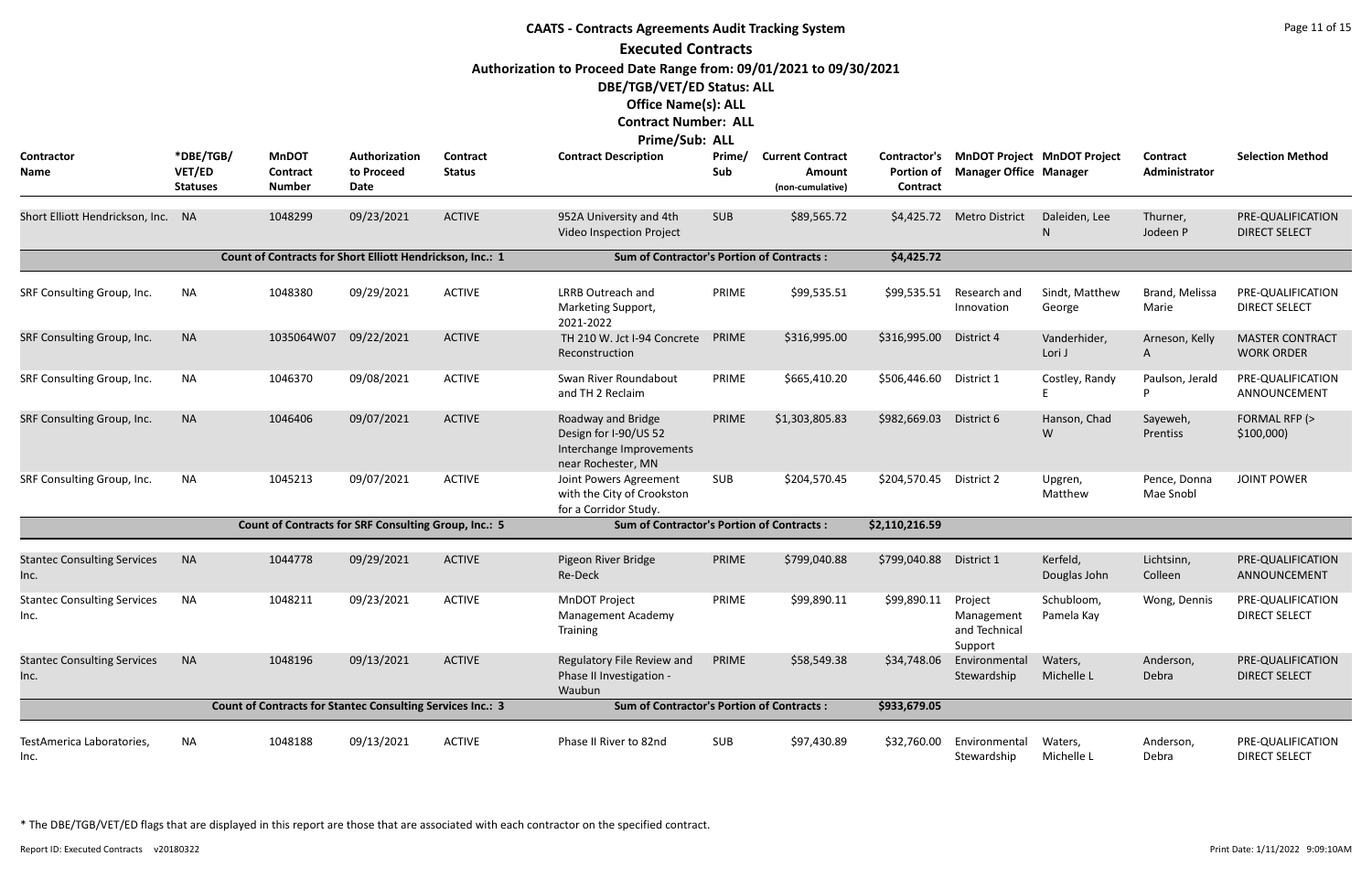|                                                          |                                        |                                           |                                                                              |                           | <b>CAATS - Contracts Agreements Audit Tracking System</b>                                                                                                                                         |               |                                                       |                               |                                                   |                                          |                                  | Page 12 of 15                              |
|----------------------------------------------------------|----------------------------------------|-------------------------------------------|------------------------------------------------------------------------------|---------------------------|---------------------------------------------------------------------------------------------------------------------------------------------------------------------------------------------------|---------------|-------------------------------------------------------|-------------------------------|---------------------------------------------------|------------------------------------------|----------------------------------|--------------------------------------------|
|                                                          |                                        |                                           |                                                                              |                           | <b>Executed Contracts</b>                                                                                                                                                                         |               |                                                       |                               |                                                   |                                          |                                  |                                            |
|                                                          |                                        |                                           |                                                                              |                           | Authorization to Proceed Date Range from: 09/01/2021 to 09/30/2021<br>DBE/TGB/VET/ED Status: ALL<br><b>Office Name(s): ALL</b><br><b>Contract Number: ALL</b><br>Prime/Sub: ALL                   |               |                                                       |                               |                                                   |                                          |                                  |                                            |
| <b>Contractor</b><br>Name                                | *DBE/TGB/<br>VET/ED<br><b>Statuses</b> | <b>MnDOT</b><br>Contract<br><b>Number</b> | Authorization<br>to Proceed<br>Date                                          | Contract<br><b>Status</b> | <b>Contract Description</b>                                                                                                                                                                       | Prime/<br>Sub | <b>Current Contract</b><br>Amount<br>(non-cumulative) | <b>Portion of</b><br>Contract | <b>Manager Office Manager</b>                     | Contractor's MnDOT Project MnDOT Project | <b>Contract</b><br>Administrator | <b>Selection Method</b>                    |
| TestAmerica Laboratories,<br>Inc.                        | <b>NA</b>                              | 1048196                                   | 09/13/2021                                                                   | <b>ACTIVE</b>             | Regulatory File Review and<br>Phase II Investigation -<br>Waubun                                                                                                                                  | <b>SUB</b>    | \$58,549.38                                           | \$13,071.32                   | Environmental<br>Stewardship                      | Waters,<br>Michelle L                    | Anderson,<br>Debra               | PRE-QUALIFICATION<br><b>DIRECT SELECT</b>  |
| TestAmerica Laboratories,<br>Inc.                        | NA                                     | 1046705                                   | 09/03/2021                                                                   | <b>ACTIVE</b>             | TH 10/75 11th Street<br><b>Underpass Moorhead:</b><br>Phase I ESA Update, Phase<br>I ESA AAI, Phase II Drilling<br>Investigations, Regulatory<br>Assistance, and<br><b>Construction Oversight</b> | SUB           | \$1,096,815.00                                        | \$201,560.00                  | Environmental<br>Stewardship                      | Waters,<br>Michelle L                    | Anderson,<br>Debra               | FORMAL RFP (><br>\$100,000                 |
|                                                          |                                        |                                           | Count of Contracts for TestAmerica Laboratories, Inc.: 3                     |                           | <b>Sum of Contractor's Portion of Contracts:</b>                                                                                                                                                  |               |                                                       | \$247,391.32                  |                                                   |                                          |                                  |                                            |
| The Plum Catalyst LLC                                    | DBE/TGB                                | 1048195                                   | 09/07/2021                                                                   | <b>ACTIVE</b>             | <b>CAV Statewide</b><br>Coordination                                                                                                                                                              | PRIME         | \$25,000.00                                           | \$25,000.00                   | CAV-X                                             | Johnson-Kaiser<br>, Thomas               | Friberg,<br>Michael              | <b>EQUITY DIRECT</b><br>SELECT (<\$25,000) |
|                                                          |                                        |                                           | Count of Contracts for The Plum Catalyst LLC: 1                              |                           | <b>Sum of Contractor's Portion of Contracts:</b>                                                                                                                                                  |               |                                                       | \$25,000.00                   |                                                   |                                          |                                  |                                            |
| Toltz, King, Duvall, Anderson<br>and Associates, Inc.    | NA                                     | 1048220                                   | 09/23/2021                                                                   | <b>ACTIVE</b>             | Implements of Husbandry<br>Load Rating                                                                                                                                                            | PRIME         | \$99,771.57                                           | \$99,771.57                   | <b>Bridges</b>                                    | Dimaculangan,<br><b>Moises</b>           | Johnson, Terri<br>Jean           | PRE-QUALIFICATION<br><b>DIRECT SELECT</b>  |
| Toltz, King, Duvall, Anderson NA<br>and Associates, Inc. |                                        | 1048283                                   | 09/14/2021                                                                   | <b>ACTIVE</b>             | Design Assistance, SP<br>8282-132 and 8282-145                                                                                                                                                    | PRIME         | \$99,981.05                                           |                               | \$99,981.05 Metro District                        | Gardner,<br><b>Heather Grace</b>         | Traxler,<br>Leonard A            | PRE-QUALIFICATION<br><b>DIRECT SELECT</b>  |
|                                                          |                                        |                                           | Count of Contracts for Toltz, King, Duvall, Anderson and Associates, Inc.: 2 |                           | <b>Sum of Contractor's Portion of Contracts:</b>                                                                                                                                                  |               |                                                       | \$199,752.62                  |                                                   |                                          |                                  |                                            |
| Toole Design Group, LLC                                  | <b>NA</b>                              | 1046932                                   | 09/07/2021                                                                   | <b>ACTIVE</b>             | <b>State Facility Design Guide</b><br>- Graphics and Layout                                                                                                                                       | PRIME         | \$499,946.43                                          | \$379,750.63                  | Project<br>Management<br>and Technical<br>Support | Holdhusen,<br><b>Bruce James</b>         | Friberg,<br>Michael              | PRE-QUALIFICATION<br>ANNOUNCEMENT          |
|                                                          |                                        |                                           | Count of Contracts for Toole Design Group, LLC: 1                            |                           | <b>Sum of Contractor's Portion of Contracts:</b>                                                                                                                                                  |               |                                                       | \$379,750.63                  |                                                   |                                          |                                  |                                            |
| Traut Companies dba Mark J. NA<br>Traut Wells, Inc.      |                                        | 1048188                                   | 09/13/2021                                                                   | <b>ACTIVE</b>             | Phase II River to 82nd                                                                                                                                                                            | <b>SUB</b>    | \$97,430.89                                           | \$25,622.50                   | Environmental<br>Stewardship                      | Waters,<br>Michelle L                    | Anderson,<br>Debra               | PRE-QUALIFICATION<br><b>DIRECT SELECT</b>  |
|                                                          |                                        |                                           | Count of Contracts for Traut Companies dba Mark J. Traut Wells, Inc.: 1      |                           | <b>Sum of Contractor's Portion of Contracts:</b>                                                                                                                                                  |               |                                                       | \$25,622.50                   |                                                   |                                          |                                  |                                            |
| Twell Environmental,<br>Incorporated                     | NA                                     | 1048579                                   | 09/30/2021                                                                   | <b>CLOSED</b>             | Asbestos Abatement -<br>Oakdale SOGN Restroom<br>Work Areas and B                                                                                                                                 | PRIME         | \$20,438.01                                           | \$20,438.01                   | Environmental<br>Stewardship                      | Neisse, Jeffrey<br>Michael               | Anderson,<br>Debra               | PRE-QUALIFICATION<br><b>DIRECT SELECT</b>  |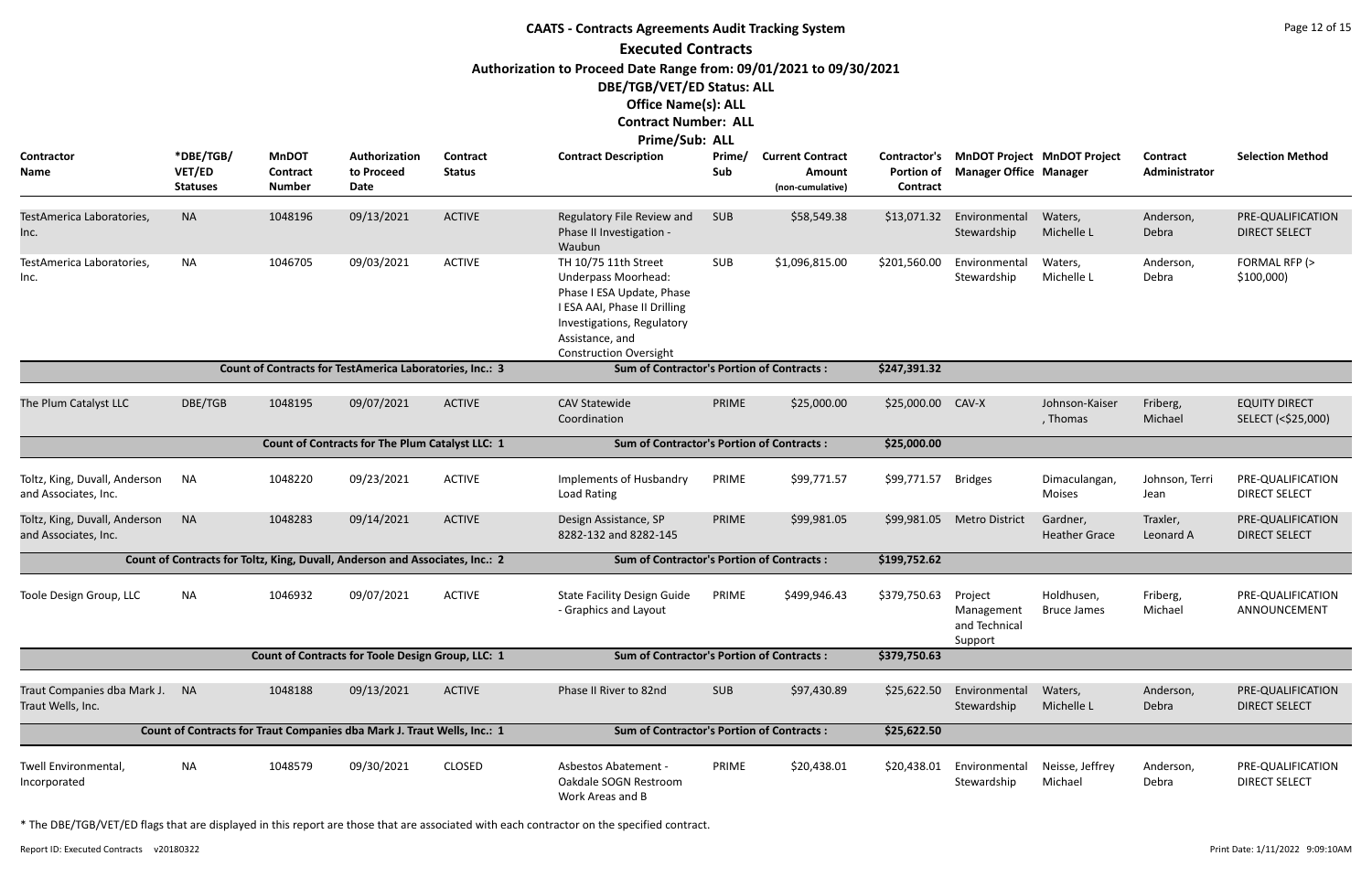|                                                   |                                        |                                                                   |                                     |                           | <b>CAATS - Contracts Agreements Audit Tracking System</b><br><b>Executed Contracts</b>                                                                                          |               |                                                              |                                                      |                                                                     |                             |                                  | Page 13 of 15                               |
|---------------------------------------------------|----------------------------------------|-------------------------------------------------------------------|-------------------------------------|---------------------------|---------------------------------------------------------------------------------------------------------------------------------------------------------------------------------|---------------|--------------------------------------------------------------|------------------------------------------------------|---------------------------------------------------------------------|-----------------------------|----------------------------------|---------------------------------------------|
|                                                   |                                        |                                                                   |                                     |                           | Authorization to Proceed Date Range from: 09/01/2021 to 09/30/2021<br>DBE/TGB/VET/ED Status: ALL<br><b>Office Name(s): ALL</b><br><b>Contract Number: ALL</b><br>Prime/Sub: ALL |               |                                                              |                                                      |                                                                     |                             |                                  |                                             |
| <b>Contractor</b><br>Name                         | *DBE/TGB/<br>VET/ED<br><b>Statuses</b> | <b>MnDOT</b><br>Contract<br><b>Number</b>                         | Authorization<br>to Proceed<br>Date | Contract<br><b>Status</b> | <b>Contract Description</b>                                                                                                                                                     | Prime/<br>Sub | <b>Current Contract</b><br><b>Amount</b><br>(non-cumulative) | Contractor's<br><b>Portion of</b><br><b>Contract</b> | <b>MnDOT Project MnDOT Project</b><br><b>Manager Office Manager</b> |                             | <b>Contract</b><br>Administrator | <b>Selection Method</b>                     |
|                                                   |                                        | Count of Contracts for Twell Environmental, Incorporated: 1       |                                     |                           | <b>Sum of Contractor's Portion of Contracts:</b>                                                                                                                                |               |                                                              | \$20,438.01                                          |                                                                     |                             |                                  |                                             |
| <b>Twin Cities Abatement</b><br>Technologies Inc. | <b>NA</b>                              | 1048339                                                           | 09/30/2021                          | <b>CLOSED</b>             | <b>Blue Earth Truck Station</b><br><b>Crew Room Asbestos</b><br>Abatement                                                                                                       | PRIME         | \$8,850.50                                                   | \$8,850.50                                           | Environmental<br>Stewardship                                        | Klein,<br>Jacqueline        | Anderson,<br>Debra               | PRE-QUALIFICATION<br><b>DIRECT SELECT</b>   |
|                                                   |                                        | Count of Contracts for Twin Cities Abatement Technologies Inc.: 1 |                                     |                           | <b>Sum of Contractor's Portion of Contracts:</b>                                                                                                                                |               |                                                              | \$8,850.50                                           |                                                                     |                             |                                  |                                             |
| University of Minnesota                           | <b>NA</b>                              | 1036342W38 09/24/2021                                             |                                     | <b>ACTIVE</b>             | <b>Fiscal Year 2022-2023</b><br>Administrative Support for<br>the Minnesota Freight<br><b>Advisory Committee</b>                                                                | PRIME         | \$160,804.00                                                 | \$160,804.00                                         | Freight &<br>Commcl Veh<br>Ops                                      | Andrusko,<br>Andrew Phillip | Brand, Melissa<br>Marie          | <b>MASTER CONTRACT</b><br><b>WORK ORDER</b> |
| University of Minnesota                           | <b>NA</b>                              | 1036342W39                                                        | 09/24/2021                          | <b>ACTIVE</b>             | 2022-2023 Toward Zero<br>Deaths (TZD) Regional<br>Workshops                                                                                                                     | PRIME         | \$180,625.00                                                 | \$180,625.00                                         | Traffic<br>Engineering                                              | Hernandez,<br>Kristine J    | Brand, Melissa<br>Marie          | <b>MASTER CONTRACT</b><br><b>WORK ORDER</b> |
| University of Minnesota                           | <b>NA</b>                              | 1036342W37                                                        | 09/21/2021                          | <b>ACTIVE</b>             | <b>Shared Mobility</b><br>Collaborative<br>Administration and<br>Engagement                                                                                                     | PRIME         | \$18,000.00                                                  | \$18,000.00                                          | Transit and<br>Active<br>Transportation                             | McFadden,<br>Elliott        | Brand, Melissa<br>Marie          | <b>MASTER CONTRACT</b><br><b>WORK ORDER</b> |
| University of Minnesota                           | <b>NA</b>                              | 1036342W36                                                        | 09/01/2021                          | <b>ACTIVE</b>             | Fiscal Year 2022 - Design<br>Institute and Preliminary<br>Design Geometric Layout<br>Workshops                                                                                  | PRIME         | \$104,805.00                                                 | \$104,805.00                                         | Human<br>Resources                                                  | Pontius, James              | Brand, Melissa<br>Marie          | <b>MASTER CONTRACT</b><br><b>WORK ORDER</b> |
|                                                   |                                        | <b>Count of Contracts for University of Minnesota: 4</b>          |                                     |                           | <b>Sum of Contractor's Portion of Contracts:</b>                                                                                                                                |               |                                                              | \$464,234.00                                         |                                                                     |                             |                                  |                                             |
| <b>Upper Sioux Community</b>                      | NA                                     | 1047829                                                           | 09/03/2021                          | <b>ACTIVE</b>             | Grant County CSAH 10<br><b>Reconstruction Tribal</b><br>Monitoring                                                                                                              | PRIME         | \$25,206.00                                                  | \$25,206.00                                          | Environmental<br>Stewardship                                        | Foss, Jacob<br>Edward       | Wong, Dennis                     | <b>JOINT POWER</b>                          |
|                                                   |                                        | <b>Count of Contracts for Upper Sioux Community: 1</b>            |                                     |                           | <b>Sum of Contractor's Portion of Contracts:</b>                                                                                                                                |               |                                                              | \$25,206.00                                          |                                                                     |                             |                                  |                                             |
| Vault Medical Services, PA                        | <b>NA</b>                              | 1048504                                                           | 09/23/2021                          | <b>ACTIVE</b>             | COVID-19 Test Kits #2<br>(Hybrid; Bulk UPS Return<br>and Self-Managed On-Site,<br><b>Bulk</b><br><b>UPS Return)</b>                                                             | PRIME         | \$498,328.54                                                 | \$498,328.54                                         | Maintenance                                                         | Falgren, Jed A              | Brand, Melissa<br>Marie          | <b>OTHER AGENCY</b><br><b>WORK ORDER</b>    |
| Vault Medical Services, PA                        | <b>NA</b>                              | 1048405                                                           | 09/10/2021                          | <b>EXPIRED</b>            | COVID-19 Test Kits #1<br>(Hybrid; Bulk UPS Return)                                                                                                                              | PRIME         | \$210,389.97                                                 | \$210,389.97                                         | Maintenance                                                         | Falgren, Jed A              | Brand, Melissa<br>Marie          | <b>OTHER AGENCY</b><br><b>WORK ORDER</b>    |
|                                                   |                                        | <b>Count of Contracts for Vault Medical Services, PA: 2</b>       |                                     |                           | <b>Sum of Contractor's Portion of Contracts:</b>                                                                                                                                |               |                                                              | \$708,718.51                                         |                                                                     |                             |                                  |                                             |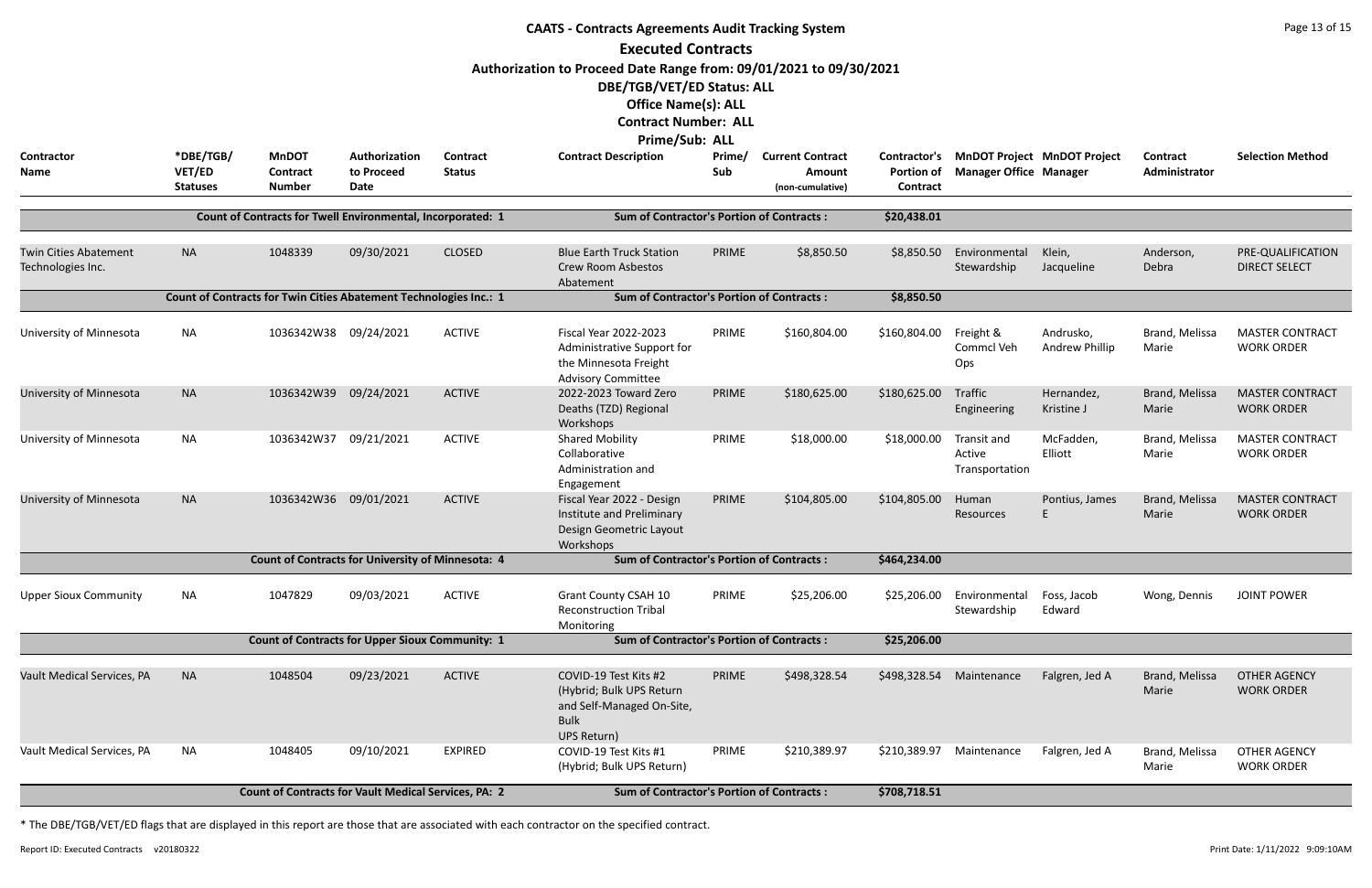|                                                        |                                               |                                                                        |                                                          |                                  | <b>CAATS - Contracts Agreements Audit Tracking System</b>                                                                                                                                                    |               |                                                              |                                               |                                                   |                                    |                           | Page 14 of 15                                     |
|--------------------------------------------------------|-----------------------------------------------|------------------------------------------------------------------------|----------------------------------------------------------|----------------------------------|--------------------------------------------------------------------------------------------------------------------------------------------------------------------------------------------------------------|---------------|--------------------------------------------------------------|-----------------------------------------------|---------------------------------------------------|------------------------------------|---------------------------|---------------------------------------------------|
|                                                        |                                               |                                                                        |                                                          |                                  | <b>Executed Contracts</b><br>Authorization to Proceed Date Range from: 09/01/2021 to 09/30/2021<br>DBE/TGB/VET/ED Status: ALL<br><b>Office Name(s): ALL</b><br><b>Contract Number: ALL</b><br>Prime/Sub: ALL |               |                                                              |                                               |                                                   |                                    |                           |                                                   |
| <b>Contractor</b><br><b>Name</b>                       | *DBE/TGB/<br><b>VET/ED</b><br><b>Statuses</b> | <b>MnDOT</b><br>Contract<br><b>Number</b>                              | Authorization<br>to Proceed<br>Date                      | <b>Contract</b><br><b>Status</b> | <b>Contract Description</b>                                                                                                                                                                                  | Prime/<br>Sub | <b>Current Contract</b><br><b>Amount</b><br>(non-cumulative) | Contractor's<br><b>Portion of</b><br>Contract | <b>Manager Office Manager</b>                     | <b>MnDOT Project MnDOT Project</b> | Contract<br>Administrator | <b>Selection Method</b>                           |
| VCI Environmental, Inc.                                | <b>TGB</b>                                    | 1048359                                                                | 09/30/2021                                               | <b>ACTIVE</b>                    | <b>Asbestos Abatement -</b><br>Buildings 208 and 209J                                                                                                                                                        | PRIME         | \$99,913.02                                                  | \$99,913.02                                   | Environmental<br>Stewardship                      | Swanson,<br>Victoria Ann           | Anderson,<br>Debra        | PRE-QUALIFICATION<br><b>DIRECT SELECT</b>         |
|                                                        |                                               | Count of Contracts for VCI Environmental, Inc.: 1                      |                                                          |                                  | <b>Sum of Contractor's Portion of Contracts:</b>                                                                                                                                                             |               |                                                              | \$99,913.02                                   |                                                   |                                    |                           |                                                   |
| Visu-Sewer, Inc.                                       | <b>NA</b>                                     | 1048299                                                                | 09/23/2021                                               | <b>ACTIVE</b>                    | 952A University and 4th<br>Video Inspection Project                                                                                                                                                          | PRIME         | \$89,565.72                                                  | \$85,140.00                                   | Metro District                                    | Daleiden, Lee<br>N                 | Thurner,<br>Jodeen P      | PRE-QUALIFICATION<br><b>DIRECT SELECT</b>         |
|                                                        |                                               |                                                                        | <b>Count of Contracts for Visu-Sewer, Inc.: 1</b>        |                                  | <b>Sum of Contractor's Portion of Contracts:</b>                                                                                                                                                             |               |                                                              | \$85,140.00                                   |                                                   |                                    |                           |                                                   |
| Walton Law Group, PLLC                                 | <b>NA</b>                                     | 1048202                                                                | 09/24/2021                                               | <b>ACTIVE</b>                    | Research and prepare<br>approximately 59 titles in<br>St. Louis County                                                                                                                                       | PRIME         | \$35,000.00                                                  | \$35,000.00                                   | Land<br>Management                                | Anderson<br>Bultema,               | Johnson,<br>Ambur L.      | PRE-QUALIFICATION<br><b>DIRECT SELECT</b>         |
|                                                        |                                               | Count of Contracts for Walton Law Group, PLLC: 1                       |                                                          |                                  | <b>Sum of Contractor's Portion of Contracts:</b>                                                                                                                                                             |               |                                                              | \$35,000.00                                   |                                                   |                                    |                           |                                                   |
| <b>West Central Environmental</b><br>Consultants, Inc. | NA                                            | 1048319                                                                | 09/30/2021                                               | <b>ACTIVE</b>                    | <b>Emergency Maintenance</b><br>Contract - Contaminated<br>Materials                                                                                                                                         | PRIME         | \$99,976.40                                                  | \$81,975.60                                   | Environmental<br>Stewardship                      | Boock, Alyssa                      | Anderson,<br>Debra        | PRE-QUALIFICATION<br><b>DIRECT SELECT</b>         |
|                                                        |                                               | Count of Contracts for West Central Environmental Consultants, Inc.: 1 |                                                          |                                  | <b>Sum of Contractor's Portion of Contracts:</b>                                                                                                                                                             |               |                                                              | \$81,975.60                                   |                                                   |                                    |                           |                                                   |
| <b>West Central Initiative</b>                         | <b>NA</b>                                     | 1046537                                                                | 09/01/2021                                               | <b>ACTIVE</b>                    | <b>West Central Initiative</b><br><b>Transportation Planning</b>                                                                                                                                             | PRIME         | \$176,470.00                                                 | \$176,470.00                                  | District 4                                        | Safgren, Mary                      | Safgren, Mary<br>A        | <b>SINGLE SOURCE</b>                              |
|                                                        |                                               |                                                                        | <b>Count of Contracts for West Central Initiative: 1</b> |                                  | <b>Sum of Contractor's Portion of Contracts:</b>                                                                                                                                                             |               |                                                              | \$176,470.00                                  |                                                   |                                    |                           |                                                   |
| WSB & Associates, Inc.                                 | <b>NA</b>                                     | 1028104W06 09/21/2021                                                  |                                                          | <b>ACTIVE</b>                    | MnDOT share of Cologne<br>Area Transportation Plan                                                                                                                                                           | SUB           | \$75,000.00                                                  |                                               | Metro District                                    | Mire,<br>Mohamoud                  | Kamprath,<br>Augustine    | <b>MASTER</b><br>PARTNERSHIP WORK<br><b>ORDER</b> |
| WSB & Associates, Inc.                                 | <b>NA</b>                                     | 1035066W05                                                             | 09/21/2021                                               | <b>ACTIVE</b>                    | TH 24 Corridor and Traffic<br><b>Modeling and Geometric</b><br>Layouts Options                                                                                                                               | PRIME         | \$471,463.86                                                 | \$471,463.86                                  | District 3                                        | Nixon, Thomas                      | Arneson, Kelly<br>A       | <b>MASTER CONTRACT</b><br><b>WORK ORDER</b>       |
|                                                        |                                               |                                                                        | Count of Contracts for WSB & Associates, Inc.: 2         |                                  | <b>Sum of Contractor's Portion of Contracts:</b>                                                                                                                                                             |               |                                                              | \$471,463.86                                  |                                                   |                                    |                           |                                                   |
| Z Companies, Inc. dba Zan<br>Associates                | DBE/TGB                                       | 1046932                                                                | 09/07/2021                                               | <b>ACTIVE</b>                    | <b>State Facility Design Guide</b><br>- Graphics and Layout                                                                                                                                                  | SUB           | \$499,946.43                                                 | \$120,195.80                                  | Project<br>Management<br>and Technical<br>Support | Holdhusen,<br><b>Bruce James</b>   | Friberg,<br>Michael       | PRE-QUALIFICATION<br>ANNOUNCEMENT                 |

Report ID: Executed Contracts v20180322 9:09:10AM